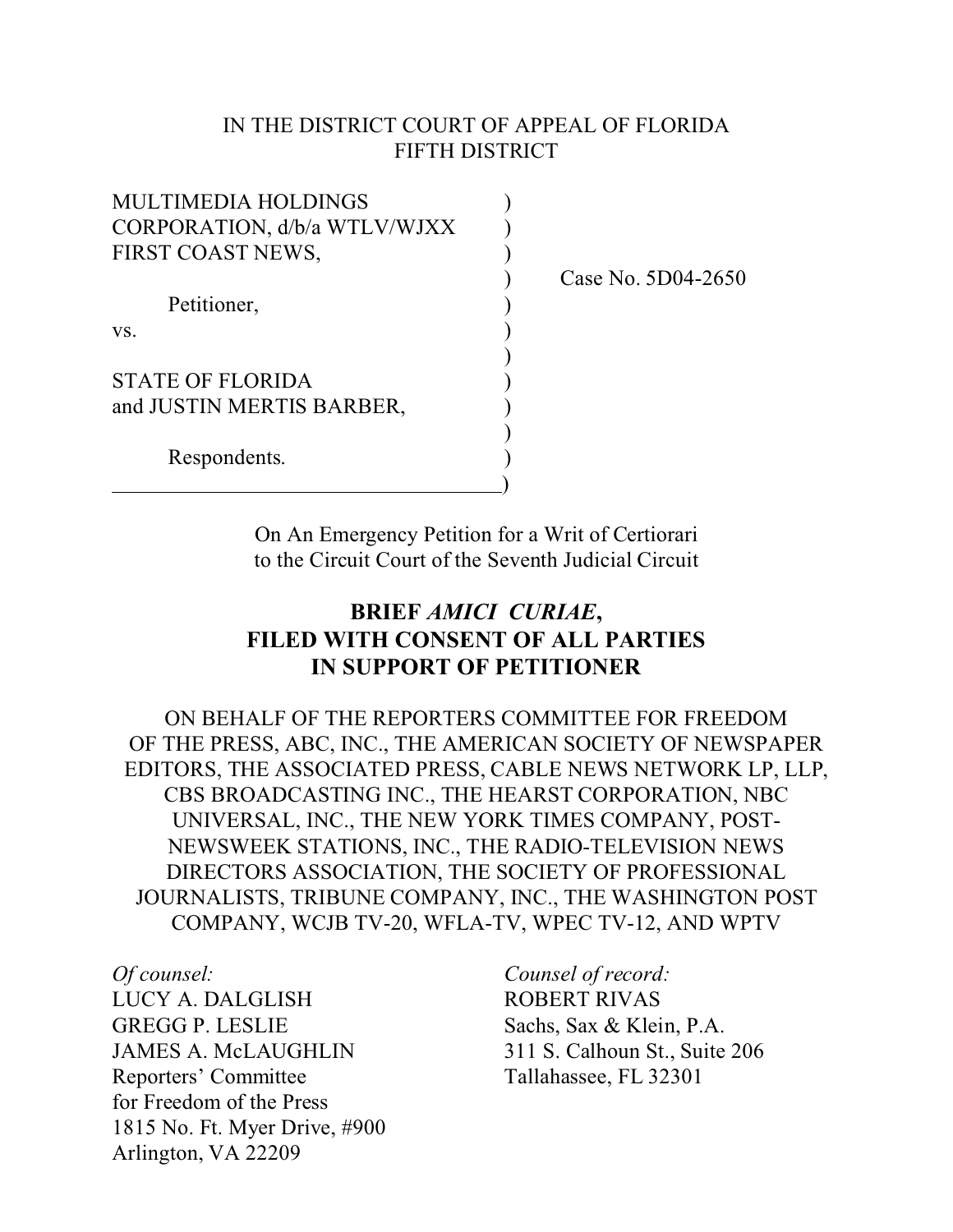# **TABLE OF CONTENTS**

| $I_{\cdot}$ | Public Confidence in the Administration of Justice Is Fostered by |                                                                  |                                                                                                                                             |  |  |  |
|-------------|-------------------------------------------------------------------|------------------------------------------------------------------|---------------------------------------------------------------------------------------------------------------------------------------------|--|--|--|
| II.         |                                                                   | This Court Should Intervene Immediately to Prevent the Continued |                                                                                                                                             |  |  |  |
|             | A.                                                                |                                                                  |                                                                                                                                             |  |  |  |
|             | <b>B.</b>                                                         |                                                                  | This Case Does Not Present the "Extraordinary" Circumstances<br>Necessary to Justify "The Most Serious and the Least Tolerable              |  |  |  |
|             |                                                                   | 1.                                                               | Prior restraints are unconstitutional in all but the most                                                                                   |  |  |  |
|             |                                                                   | 2.                                                               | The trial court failed to identify any state interest to support its<br>prior restraint orders, let alone a "state interest of the highest" |  |  |  |
|             | C.                                                                |                                                                  | The Transcript Was Lawfully Obtained by the News Media. $\dots$ 17                                                                          |  |  |  |
|             |                                                                   |                                                                  |                                                                                                                                             |  |  |  |
|             |                                                                   |                                                                  |                                                                                                                                             |  |  |  |
|             |                                                                   |                                                                  |                                                                                                                                             |  |  |  |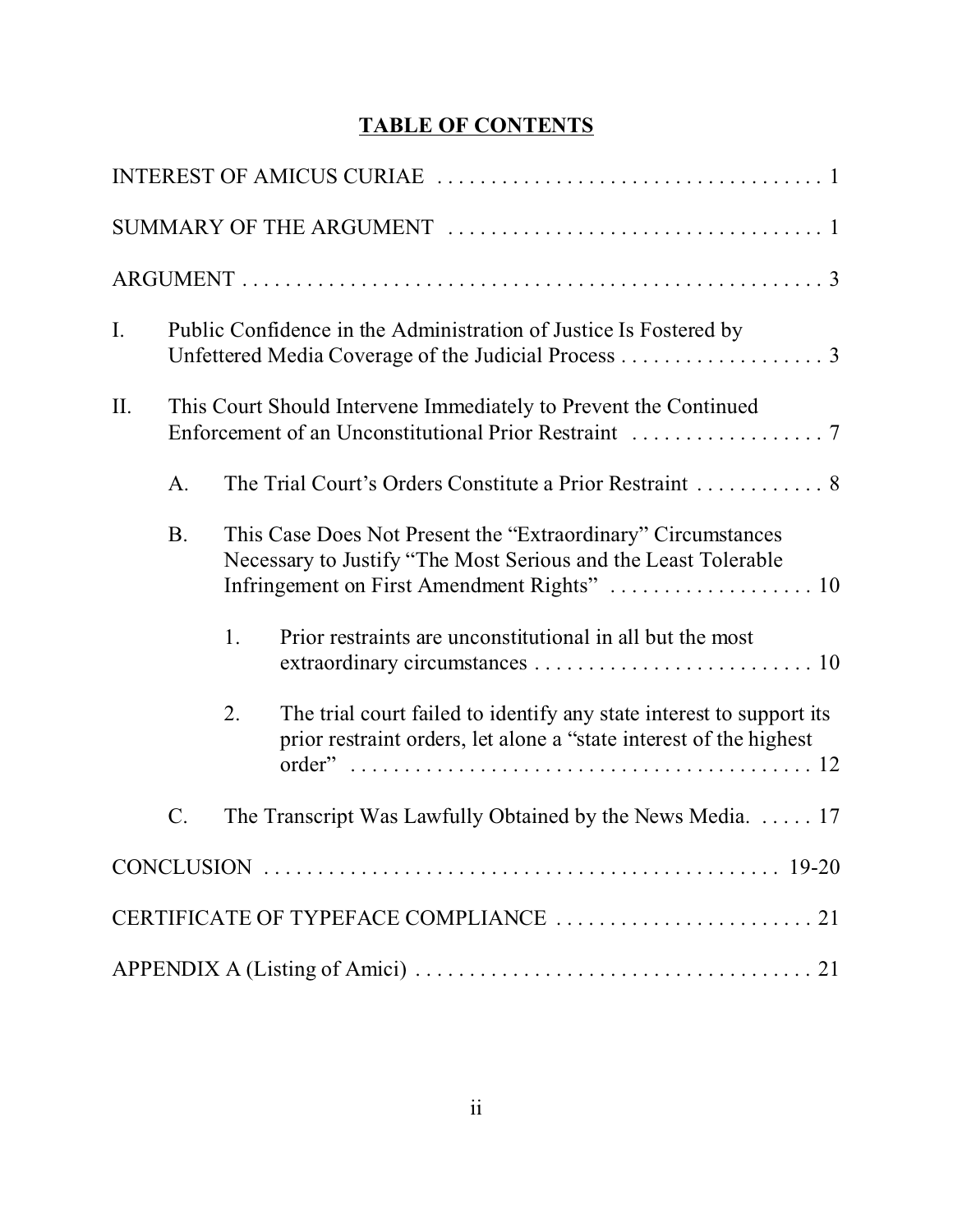# **TABLE OF AUTHORITIES**

| <b>Cases</b>                                                                                                             | Page No(s): |
|--------------------------------------------------------------------------------------------------------------------------|-------------|
|                                                                                                                          |             |
|                                                                                                                          |             |
|                                                                                                                          |             |
| Cox Broadcasting Corp. v. Cohn, 420 U.S. 469 (1975)  4                                                                   |             |
| Douglas Oil Co. v. Petrol Stops Northwest, 441 U.S. 211 (1979)  16                                                       |             |
| Florida Publishing Co. v. Brooke,                                                                                        |             |
| Fort Wayne Journal-Gazette v. Baker, 788 F. Supp. 379 (N.D. Ind. 1992) 13                                                |             |
| <i>In re Charlotte Observer</i> , 921 F.2d 47 ( $4^{\text{th}}$ Cir. 1990) $\ldots \ldots \ldots \ldots \ldots$ 7, 14-15 |             |
| Landmark Communications, Inc. v. Virginia, 435 U.S. 829 (1978) 6-7, 14-15                                                |             |
| Miami Herald Publishing Co. v. Tornillo, 418 U.S. 241 (1974) $\ldots \ldots \ldots 6, 7, 17$                             |             |
|                                                                                                                          |             |
|                                                                                                                          |             |
| New York Times Co. v. United States, 403 U.S. 713 (1971) 3, 12 17, 19                                                    |             |
| Oklahoma Publishing Co. v. District Court, 430 U.S. 308 (1977)  3-4                                                      |             |
| Procter & Gamble Co. v. Bankers Trust Co.,                                                                               |             |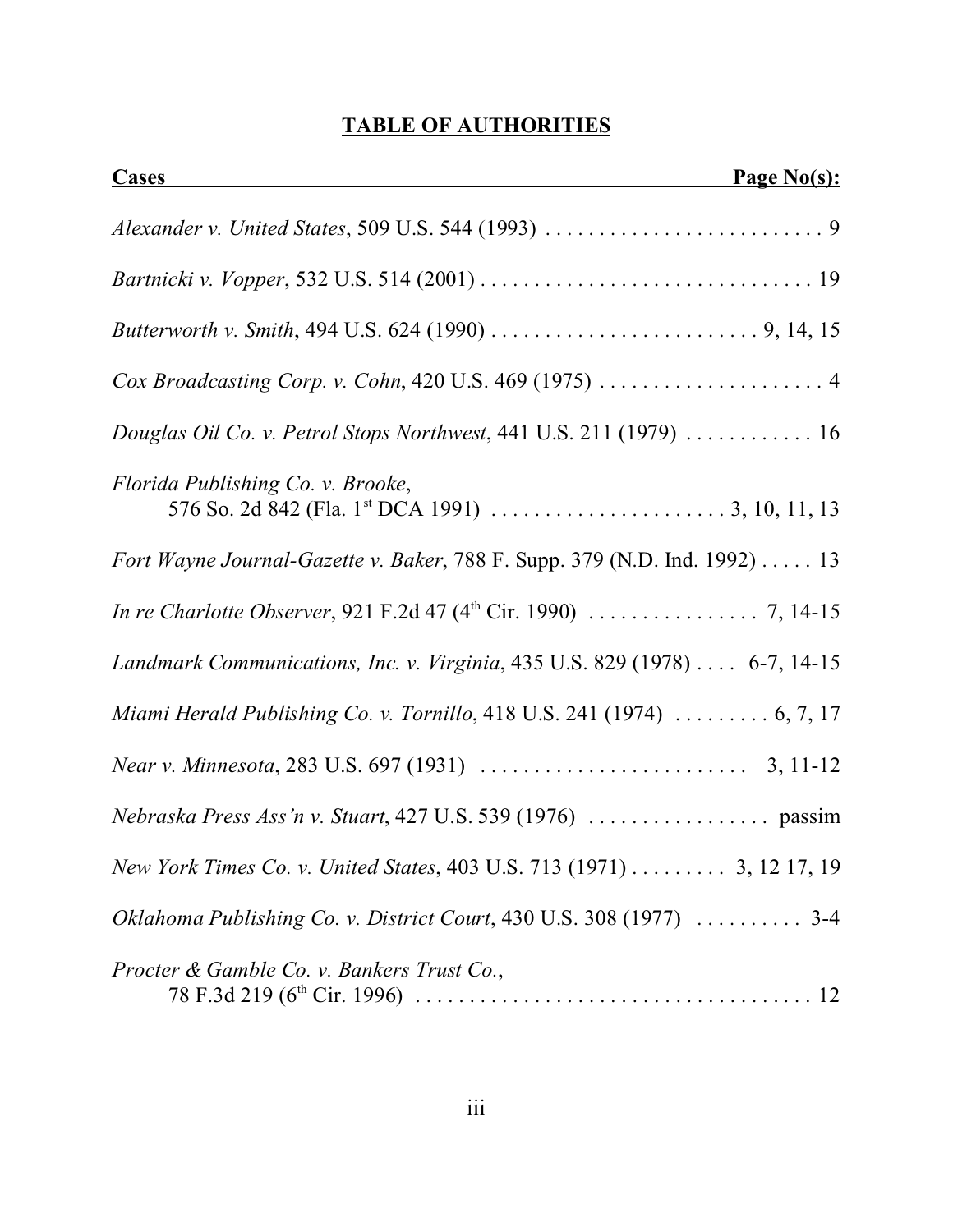| Smith v. Daily Mail Publishing Co., 443 U.S. 97 (1979)  4, 10-13, 16 |  |
|----------------------------------------------------------------------|--|
| Southeastern Promotions, Ltd. v. Conrad, 420 U.S. 546 (1975)  10     |  |
| Times Publishing Co. v. State,                                       |  |
| <b>Statutes</b><br>Page No(s):                                       |  |
|                                                                      |  |
|                                                                      |  |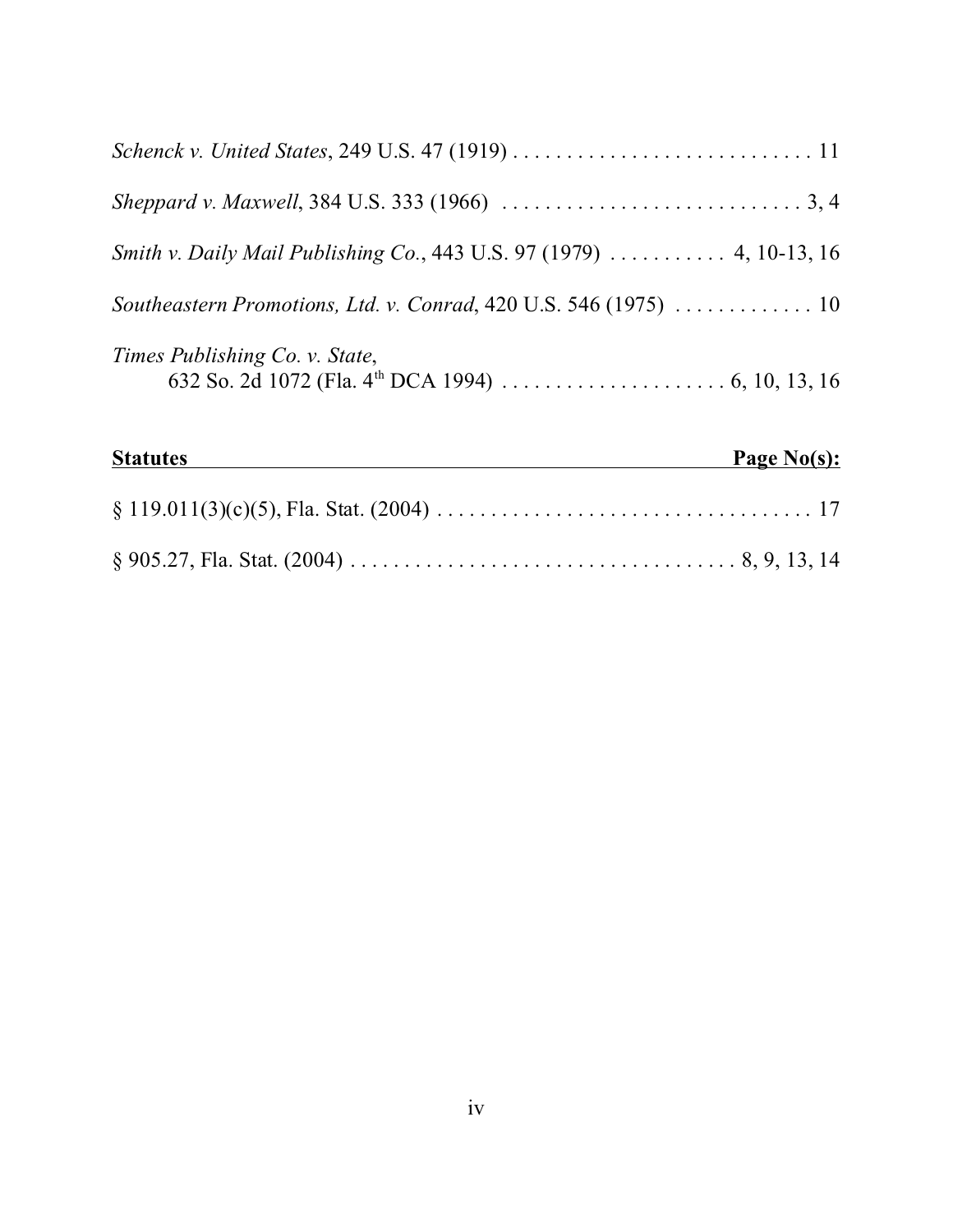#### **INTEREST OF AMICI CURIAE**

*Amici*, identified in Appendix A, are broadcasters, newspapers and mediarelated companies, organizations and professional associations that are actively engaged in disseminating information in the United States and abroad. Many *amici* have substantial operations in Florida and cover matters arising from courts within the Fifth District Court of Appeal. Florida newspapers and television stations participating in this brief, directly or through parent companies, include the *South Florida Sun-Sentinel*, *Orlando Sentinel*, *Sarasota Herald-Tribune*, *Gainesville Sun*, *Ocala Star-Banner*, *Lakeland Ledger*, WCJB TV-20 (Gainesville), WESH-TV (Orlando), WJXT (Jacksonville), WKMG (Orlando), WOR-TV (Tampa-St. Petersburg), WPEC TV-12 (West Palm Beach), and others. All *amici* share Petitioner's interest in enforcing the First Amendment's prohibition against governmental interference with a free press, and are likely to be adversely affected by the trial court's order in this case. Because the order is an unconstitutional prior restraint and stands in direct contravention of U.S. Supreme Court precedent, *amici* respectfully submit this brief in support of Petitioner's Emergency Petition for a Writ of Certiorari.

### **SUMMARY OF THE ARGUMENT**

The public's ability to monitor the administration of justice lies at the heart of an open and enlightened society. For this reason, courts in Florida and across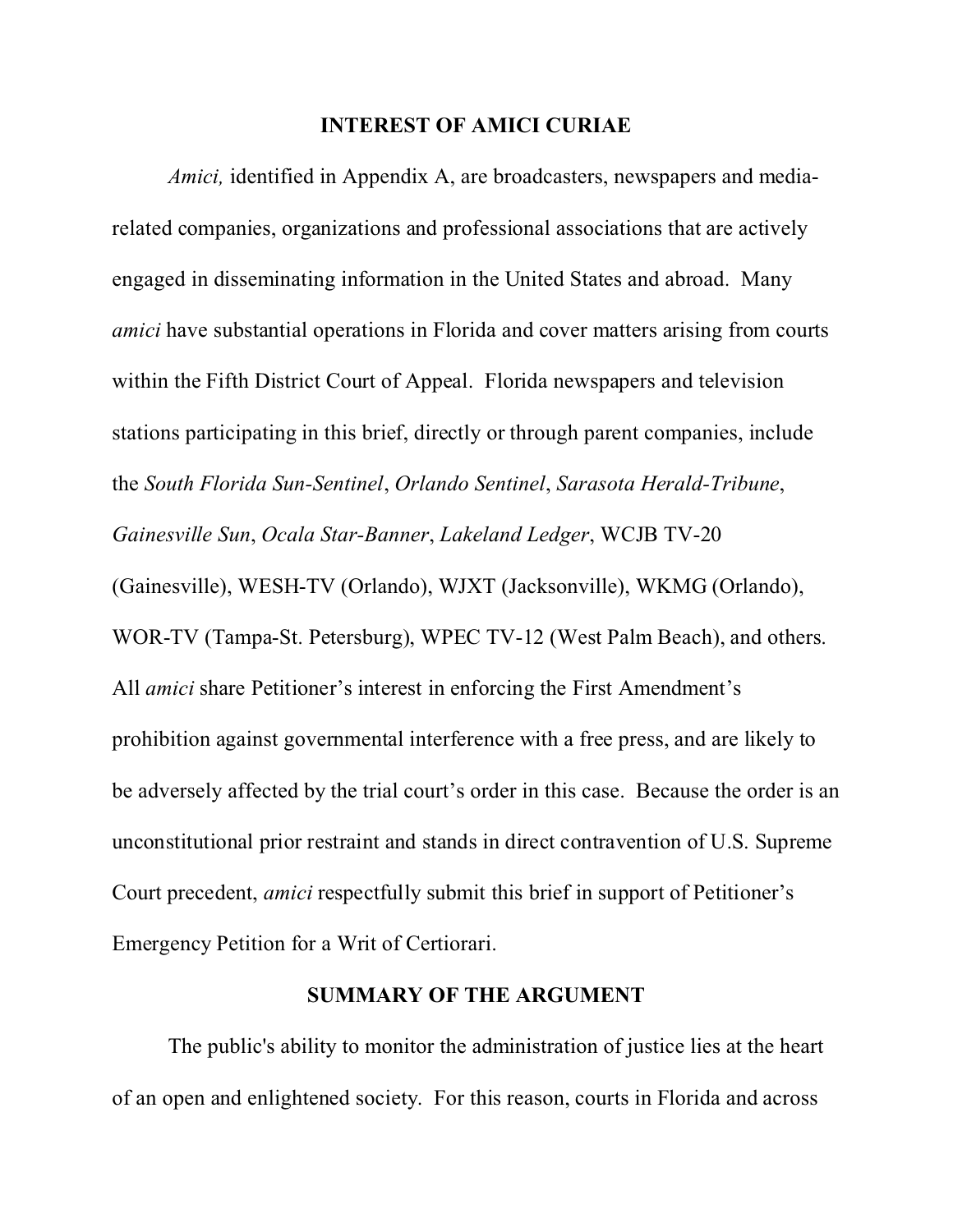the nation have repeatedly made clear that imposing a prior restraint on news publication violates the First Amendment in virtually all circumstances. Indeed, the U.S. Supreme Court has *never* upheld a prior restraint against the news media, and has stated that a prior restraint could be justified — if ever — only in truly extreme circumstances, such as to protect troop movements in wartime.

This case is not even remotely comparable. It does not involve war or national security, but a grand jury transcript knowingly released by the State Attorney's Office pursuant to public records law. Far from warranting a prior restraint, the transcript is *required* to be made public under a Florida statute. Nevertheless, the trial court, without making findings of fact or considering alternatives, has threatened a news organization with criminal contempt of court if it publishes information from the transcript.

The trial court's action is a departure from the essential requirements of the law. With each passing day that the prior restraint remains in effect, the press's ability to report news to the public is unlawfully restrained. Accordingly, this Court should act promptly to overturn the trial court's orders.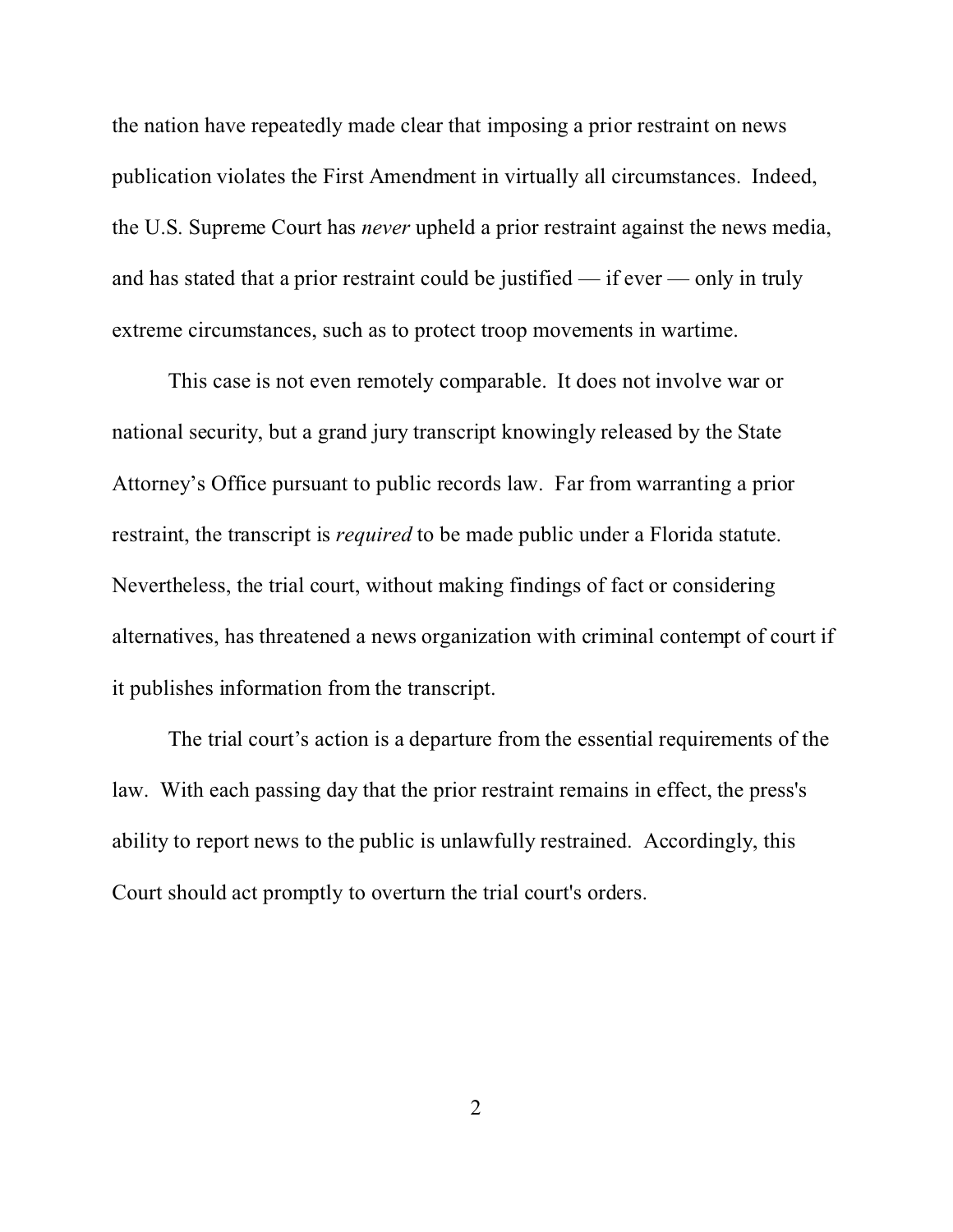#### **ARGUMENT**

## **I. Public Confidence in the Administration of Justice Is Fostered by Unfettered Media Coverage of the Judicial Process.**

First Amendment jurisprudence has long recognized that prior restraints are basically incompatible with the notion of a free press. That antipathy stems from the news media's critical role in ensuring that the public has sufficient information to monitor the performance of the judicial system:

> A responsible press has always been regarded as the handmaiden of effective judicial administration, particularly in the criminal field. Its function in this regard is documented by an impressive record of service over several centuries. The press does not simply publish information about trials but guards against the miscarriage of justice by subjecting the police, prosecutors, and judicial process to extensive public scrutiny and criticism.

*Sheppard v. Maxwell*, 384 U.S. 333, 350 (1966). While all prior restraints are constitutionally suspect, those that interfere with the media's ability to cover the criminal justice system are particularly offensive. *See Nebraska Press Ass'n v. Stuart*, 427 U.S. 539, 559 (1976) ("[T]he protection against prior restraint should have particular force as applied to reporting of criminal proceedings.").

Thus, the Constitution affords "special protection" to "truthful reports of public judicial proceedings." *Id.; see also Oklahoma Publishing Co. v. District Court*, 430 U.S. 308, 309-312 (1977) (invalidating order barring media from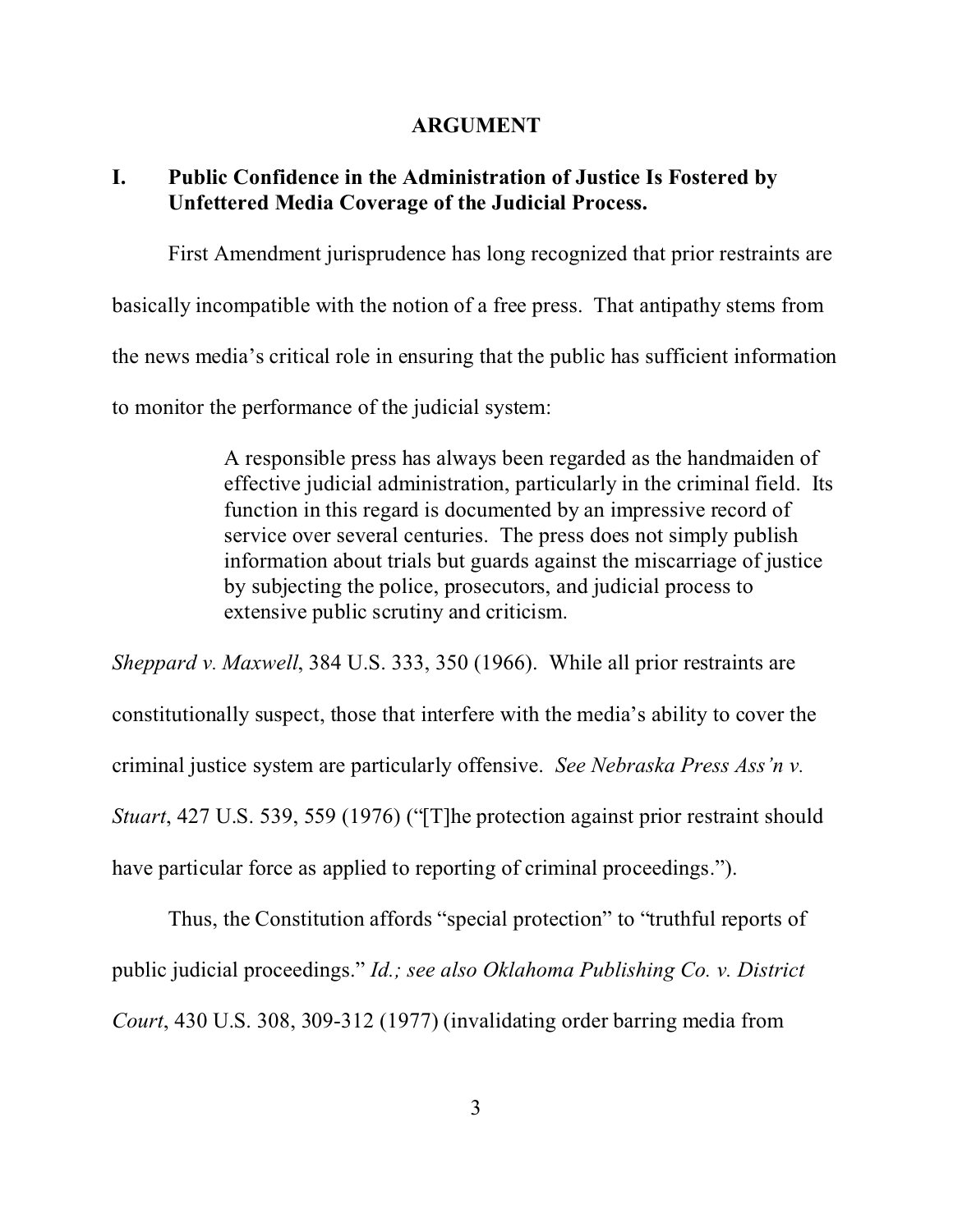identifying 11-year-old defendant in murder case); *Smith v. Daily Mail Publishing Co.*, 443 U.S. 97, 104 (1979) (invalidating West Virginia law prohibiting media from publishing identity of juvenile defendant without court permission); *Cox Broadcasting Corp., v. Cohn*, 420 U.S. 469, 496 (1975) (invalidating Georgia law restricting publication of rape victim's name). The enhanced protection for truthful coverage of judicial proceedings applies both to individual cases and to reporting on the justice system as a whole. *See Nebraska Press*, 427 U.S. at 559.

Literally every day, the news media reports stories of significant public interest about the administration of justice in our courts. The following are but a few recent examples, taken from Florida, that illustrate the importance of unfettered media access to the justice system:

- In 2002, *The Miami Herald* reported that nearly 40 murder confessions had been thrown out of Broward County courts by judges, rejected by juries, or abandoned by prosecutors due to overzealous police interrogation. The *Herald* presented evidence that suspects in many cases were improperly jailed, that police ignored requests for attorneys, and that confessions were coerced.
- A July 2002 series in the *Tallahassee Democrat* exposed a huge backlog in cases in Leon County, Florida. The series examined why more than a quarter of the felony docket languished unresolved, often long past the state's recommended 180-day deadline for completion.
- In 1992, the *Tropic* (Sunday magazine of *The Miami Herald*) reported on problems in Florida's juvenile justice system through a detailed profile a 13-year old African-American boy and the efforts of a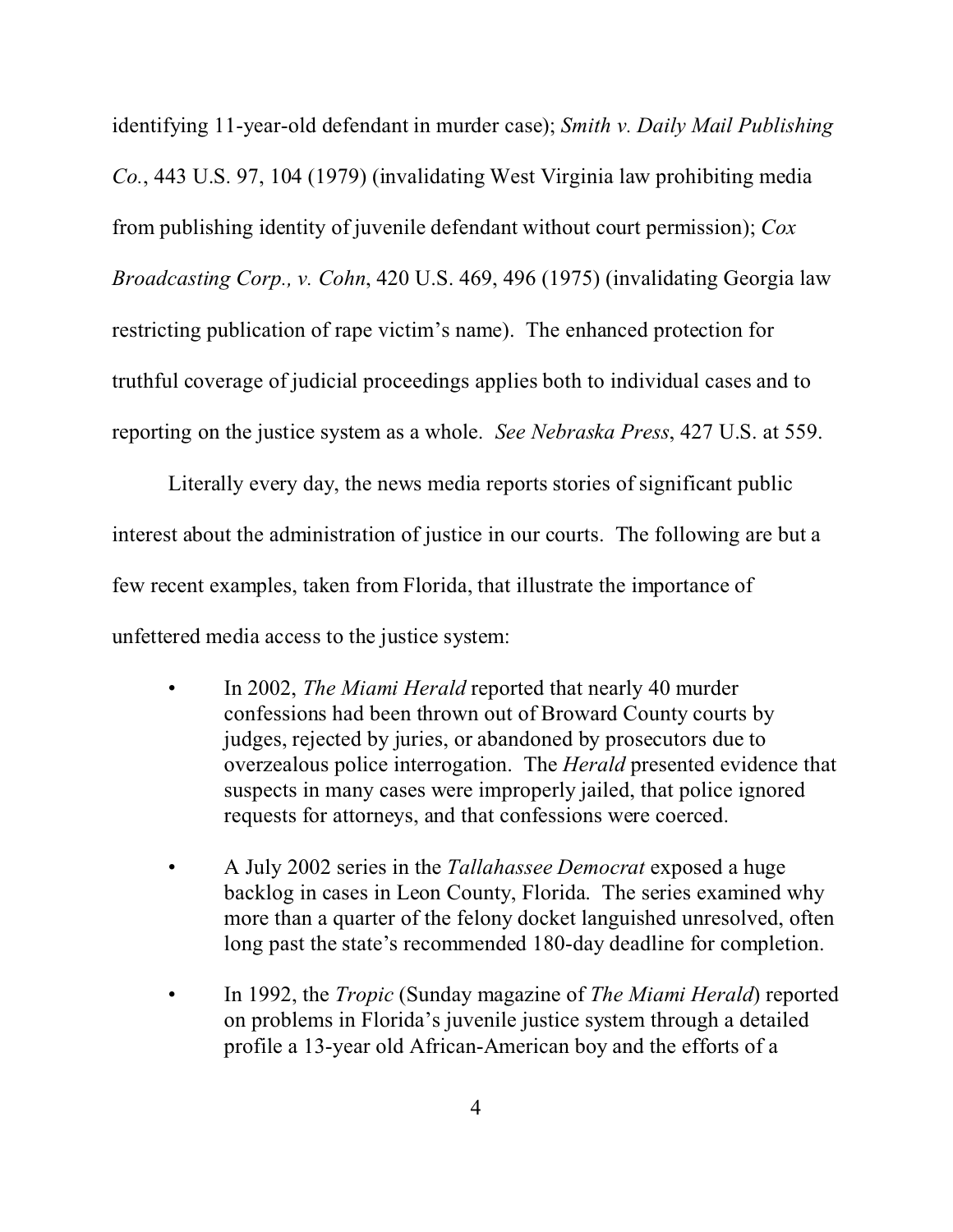juvenile court judge to help him.

In the specific context of grand jury proceedings, the news media has uncovered and reported major stories through its investigative efforts. Although grand juries tend to be shrouded in secrecy, journalists in Florida and elsewhere have used lawful investigative techniques to bring to light stories of alleged public corruption and official misconduct. Again, a few examples are illustrative:

- In early 2001, a series in *The Miami Herald* detailed a secret grand jury investigation into questionable real estate transactions involving the Miami-Dade School Districts. The *Herald* reported the grand jury's probe into a variety of allegations of abuse, as well as its findings that the school board failed to account for overspending on the purchases, correct fire and safety violations, or control budgetary excesses for new school construction.
- In 1993, the *Daily Oklahoman* (Oklahoma City) reported that the state's governor was under investigation by a secret grand jury. The paper was also the first to report that the governor had pleaded guilty in a closed hearing.
- In June 1993, the *San Francisco Bay Guardian* reported that the city's Civil Grand Jury was unrepresentative of the population and had numerous conflicts of interests. Among other findings, the paper reported that several members of the grand jury were shareholders in a utility that the grand jury decided not to investigate.

As these examples illustrate, the public and the press share an interest in the media's ability to gather and report information about the judicial system. If

judges could freely issue prior restraint orders whenever they believed information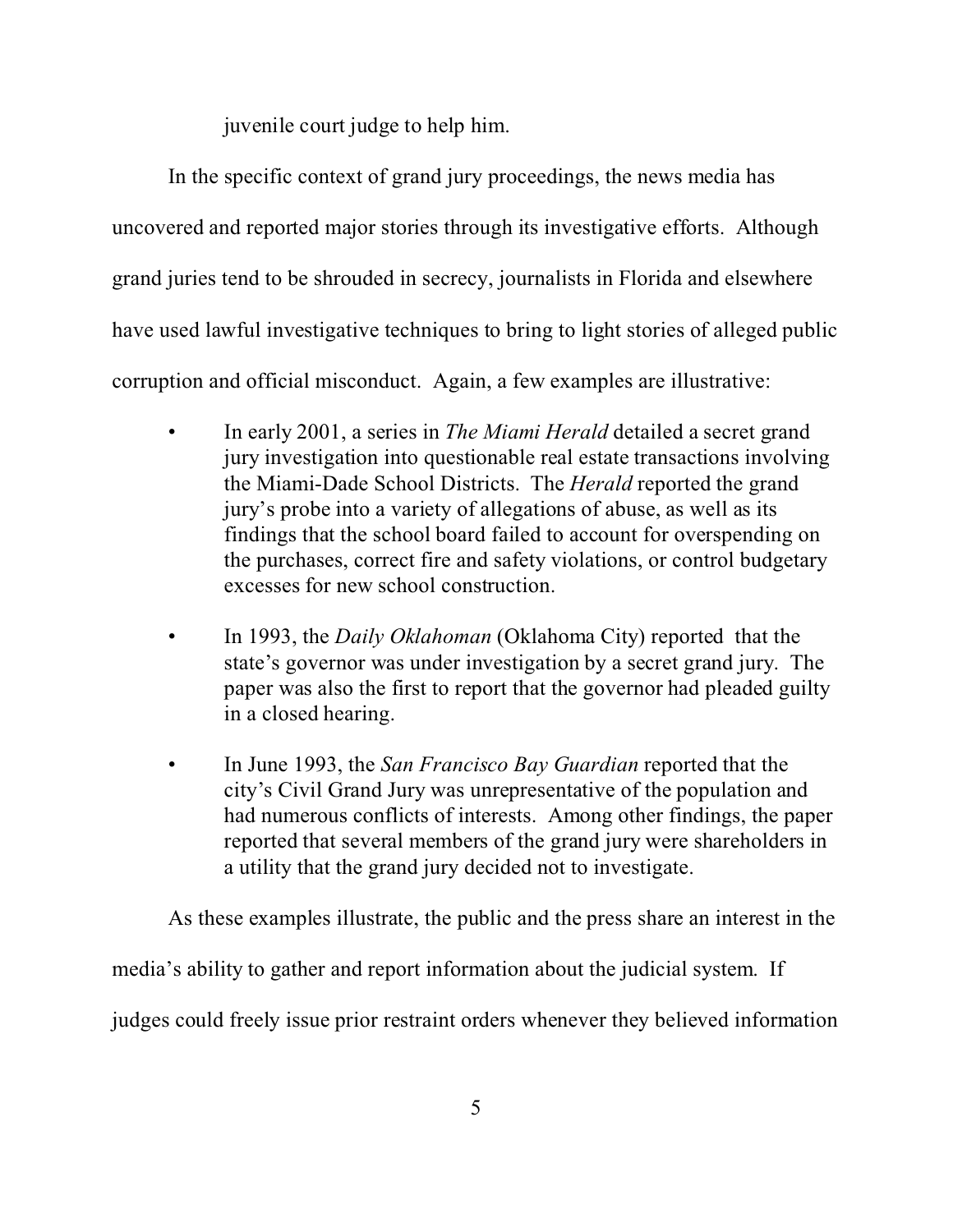should not be reported, these benefits would be severely reduced. The media's utility as an independent watchdog depends on the fact that it does not answer to judges, prosecutors, and other participants in the judicial process.

Largely for these reasons, federal and state courts alike have repeatedly held that any degree of intrusion by the government into the process of gathering and reporting the news should be viewed skeptically. "We have learned, and continue to learn, from what we view as the unhappy experiences of other nations where government has been allowed to meddle in the internal editorial affairs of newspapers." *Miami Herald Publishing Co. v. Tornillo*, 418 U.S. 241, 259 (1974) (White, J., concurring). When a judge or other governmental authority takes the drastic step of ordering the news media not to publish particular information, it is viewed with extreme disfavor and is nearly always struck down. *See, e.g., Times Publishing Co. v. State, 632 So. 2d 1072, 1074 (Fla. 4th DCA 1994) ("Orders of* prior restraint on publication come to the reviewing court with a heavy presumption against their constitutionality.").

In this case, First Coast News was engaged in the business of gathering and reporting news about a prominent murder case in which the public has a legitimate interest. Truthful reporting about a pending criminal investigation "lies near the core of the First Amendment." *Landmark Communications, Inc. v. Virginia*, 435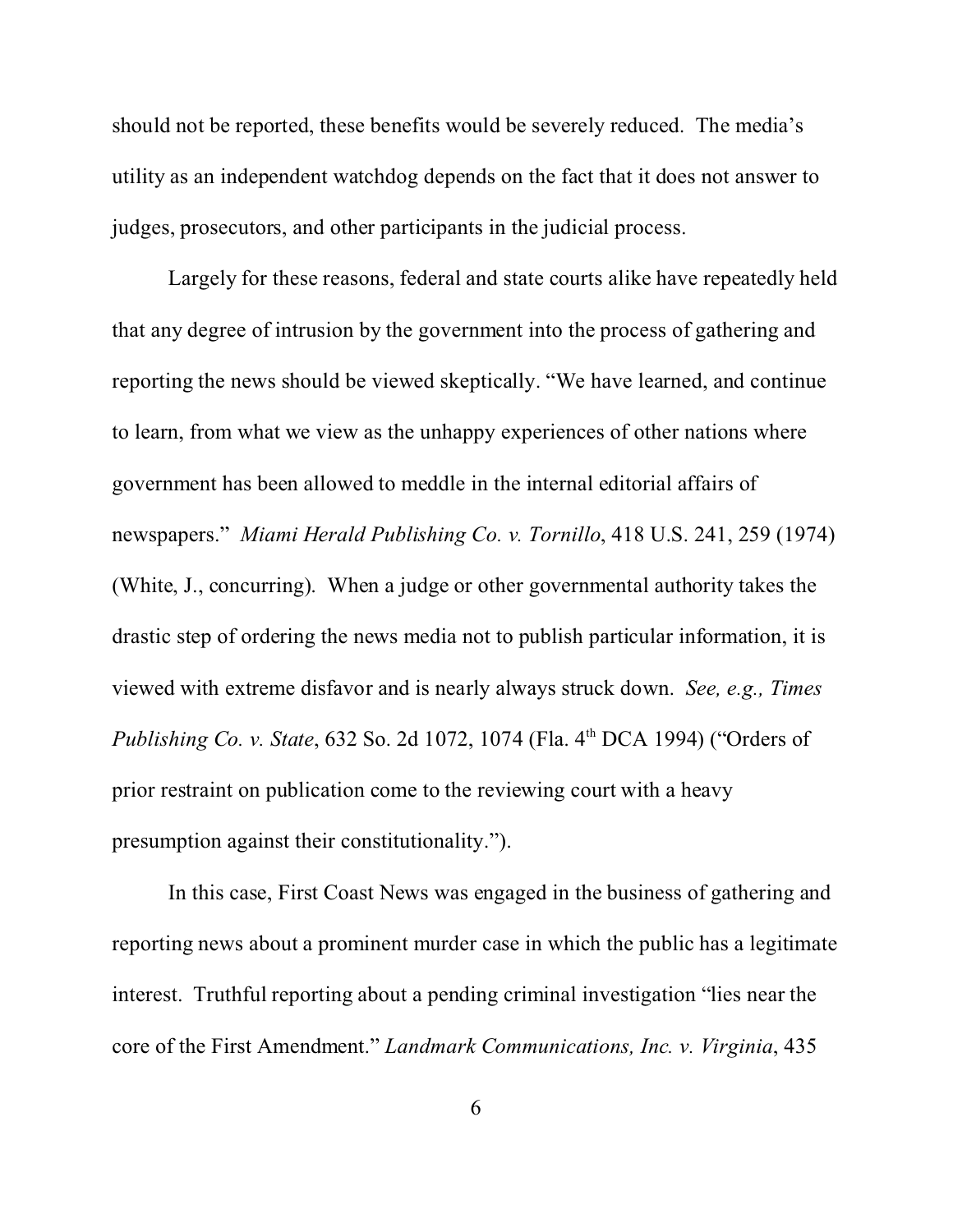U.S. 829 (1978) (reversing criminal conviction of news organization for publishing information about a confidential judicial review proceeding). First Coast News must be allowed to report on such matters free of governmental censorship.

## **II. This Court Should Intervene Immediately to Prevent the Continued Enforcement of an Unconstitutional Prior Restraint.**

Prior restraints are fundamentally at odds with the concept of a free press. While the government has the prerogative, under limited circumstances, to restrict public access to information in the first place, it is almost never justified in ordering the news media not to print information that it has already obtained. *See Tornillo*, 418 U.S. at 259 (White, J., concurring) ("[T]he First Amendment erects a virtually insurmountable barrier between government and the print media so far as government tampering, in advance of publication, with news and editorial content is concerned."). Once information has been provided to the news media, it is in the public domain and cannot be taken back. *See, e.g.*, *In re Charlotte Observer*, 921 F.2d 47, 50 ( $4<sup>th</sup>$  Cir. 1990) ("Once announced to the world, the information lost its secret characteristic, an aspect that could not be restored by the issuance of an injunction to two reporters.").

Consequently, it is imperative that this Court act promptly to lift the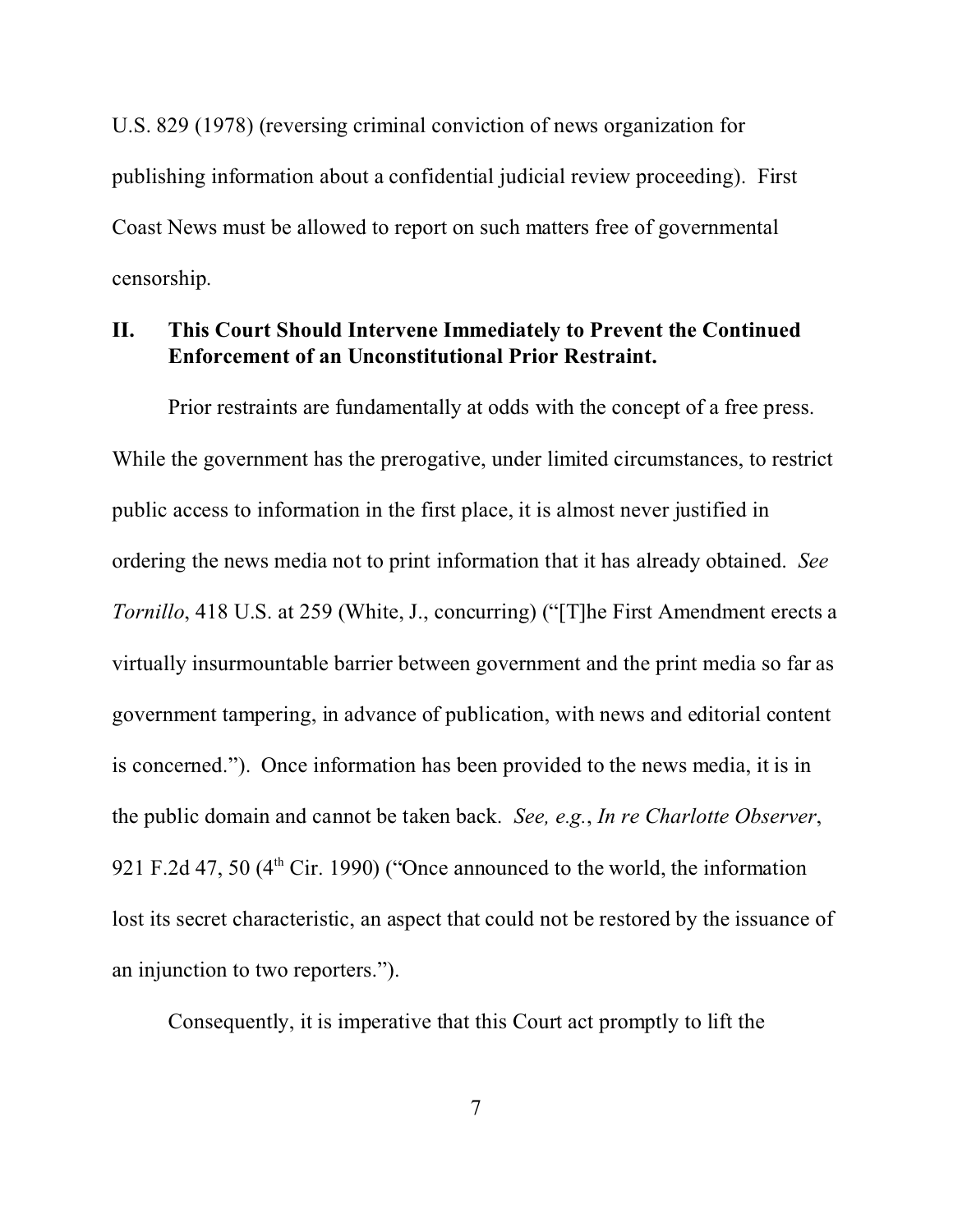unlawful prior restraint imposed by the trial court's Orders of July 30, 2004 and August 9, 2004. With each passing day that the prior restraint remains in effect, the news media suffers a distinct violation of its First Amendment rights. *See Nebraska Press*, 423 U.S. at 1329 ("Where . . . a direct prior restraint is imposed upon the reporting of news by the media, each passing day may constitute a separate and cognizable infringement of the First Amendment.").

#### **A. The Trial Court's Orders Constitute a Prior Restraint.**

In its August 9 Order, the trial court suggests that its July 30 Order did not actually impose a prior restraint at all. The August 9 Order states, "At no point in the Court's order [of July 30] is First Coast News or Multimedia Holdings Corporation precluded or restrained from publishing matters which are public record." August 9 Order, at  $1<sup>1</sup>$  But in the very next paragraph, the Court adds, "These transcripts were not properly disclosable as discovery and therefore are not subject to the public records act." *Id.* at 2. The Court's declaration that the transcript is not a public record renders the first statement meaningless.

Likewise, with all due respect to the trial court, its characterization of the

<sup>1</sup> This is highly debatable, given that the July 30 Order provides that "any broadcast, publication, or communication of the contents of this transcript is a violation of F.S. 905.27, punishable as a misdemeanor in addition to constituting grounds for Criminal Contempt of Court." (July 30 Order ¶ 3.)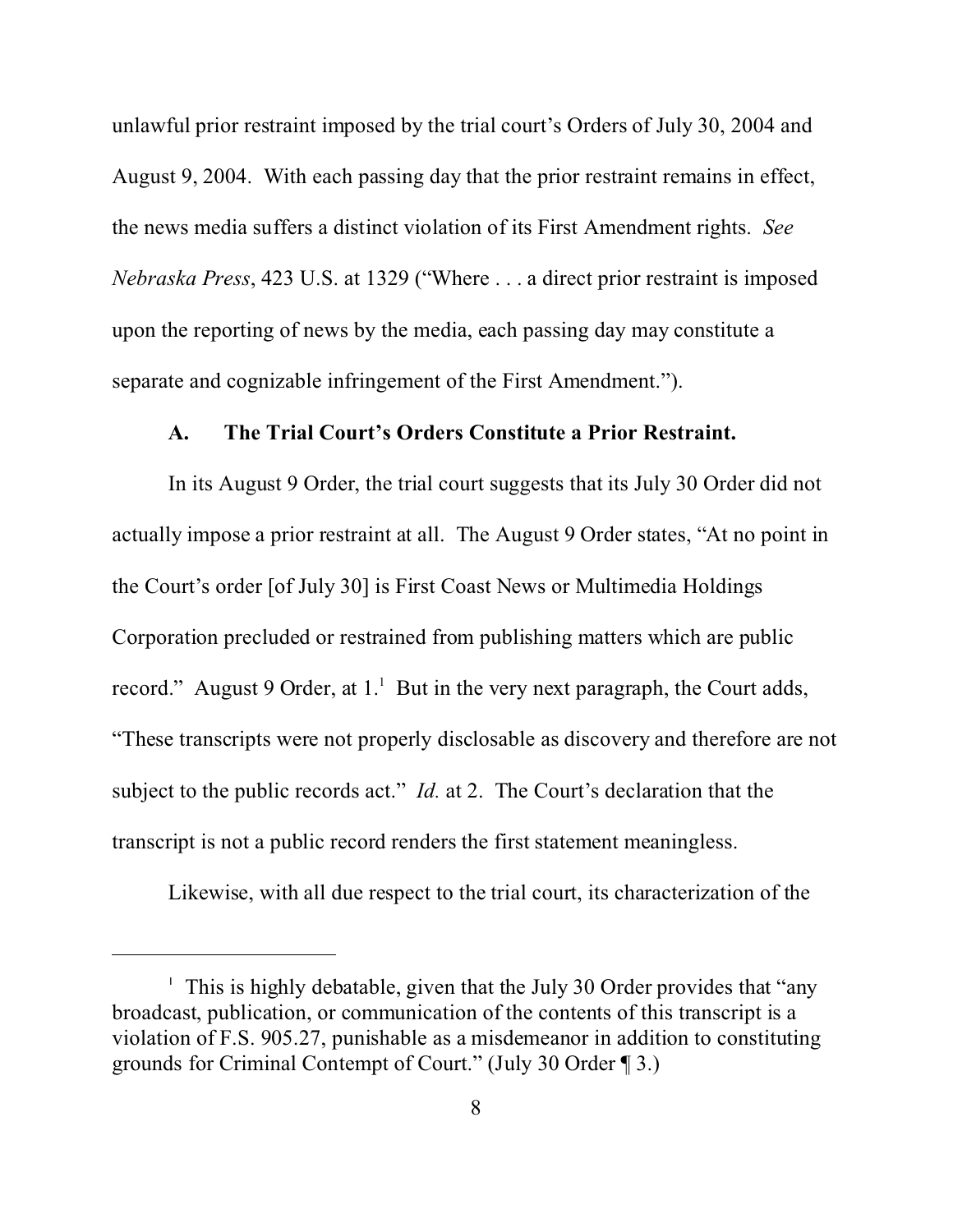orders as merely constituting "notice" of potential criminal penalties is an unconvincing exercise in semantics. The August 9 Order states explicitly that if First Coast News – identified by name in the Order – chooses to publish information from the transcript, that act "*is* a crime and may be punished as contempt of court." *Id.* (emphasis added). The trial court has expressly threatened a news organization with criminal contempt of court for publishing information that is already in the news organization's possession.

Any rational journalist would view the August 9 Order as continuing the prior restraint imposed in the July 30 Order. The trial court has flatly stated publication of information from the transcript would be a crime – a classic prior restraint. *See, e.g.*, *Alexander v. United States*, 509 U.S. 544, 549 (1993) (judicial orders that forbid speech activities "are classic examples of prior restraints"). And if one accepts the trial court's explanation that the orders merely constitute advisory opinions of existing law under Fla. Stat.  $\S 905.27 -$  or "notice," as the court put it in the August 9 Order – rather than a judicially imposed prior restraint, then it raises serious questions about the constitutionality of the statute. *See Butterworth v. Smith*, 494 U.S. 624 (1990) (holding that Fla. Stat. 905.27 violated the First Amendment insofar as it prohibited a grand jury witness from publicly disclosing his testimony even after the grand jury's term was over).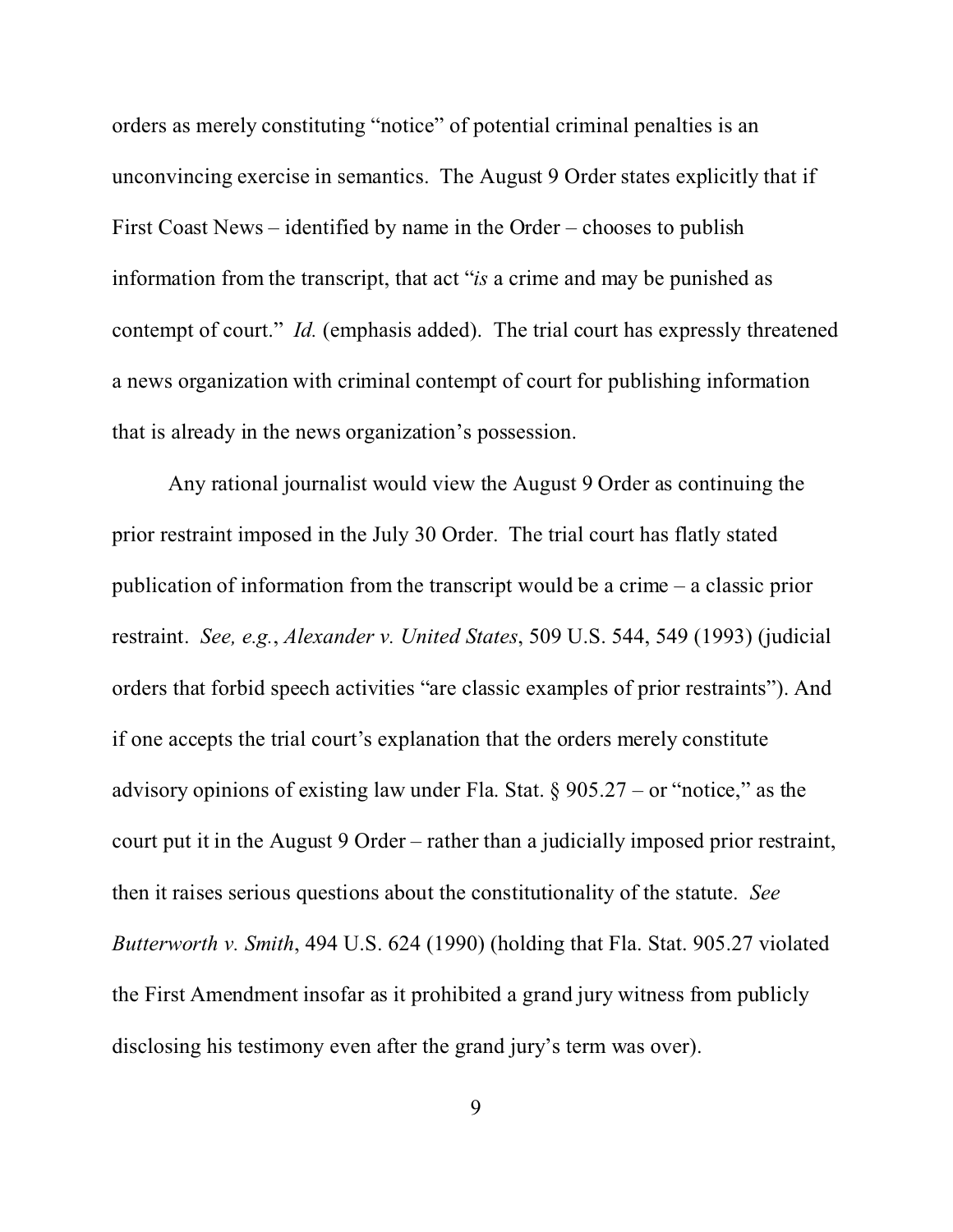Regardless of the source of the legal compulsion under which it is operating, First Coast News has been told by a court of law that it will face criminal sanctions for publishing specific information that it already possesses. That clearly constitutes a prior restraint on publication.

### **B. This Case Does Not Present the "Extraordinary" Circumstances Necessary to Justify "The Most Serious and the Least Tolerable Infringement on First Amendment Rights."**

Despite dozens of cases emphasizing that prior restraints should be an absolute last resort, imposed only on the basis of specific findings that no other alternative exists to prevent a great harm, the trial court here did not even attempt to identify *any* state interest that allegedly justifies the prior restraint in this case. And even if one assumes *arguendo* that the purported justification is to protect grand jury secrecy, that interest falls well short of the required "state interest of the highest order" in this case.

### **1. Prior restraints are unconstitutional in all but the most extraordinary circumstances.**

As this Court is aware, there is a "heavy presumption" against the constitutionality of any prior restraint. *Times Publishing Co.*, 632 So. 2d at 1074; *Accord, Florida Publishing Co. v. Brooke*, 576 So. 2d 842, 846 (Fla. 1st DCA 1991). That presumption is based on the recognition that restraining the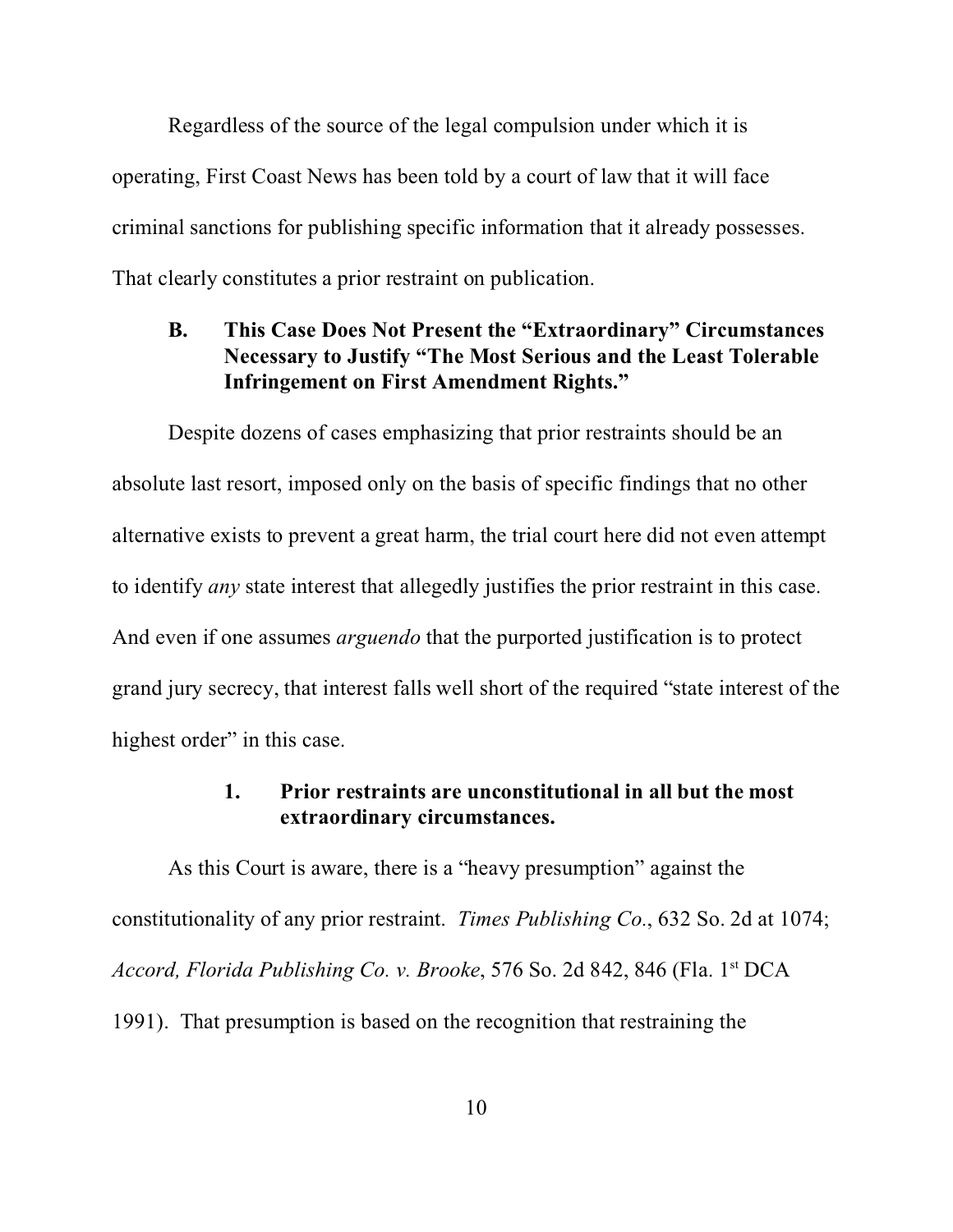citizenry's free speech rights in advance is the most dangerous form of government censorship. As the U.S. Supreme Court has held,

> [A] free society prefers to punish the few who abuse rights of speech after they break the law than to throttle them and all others beforehand. It is always difficult to know in advance what an individual will say, and the line between legitimate and illegitimate speech is often so finely drawn that the risks of freewheeling censorship are formidable.

*Southeastern Promotions, Ltd. v. Conrad*, 420 U.S. 546, 559 (1975). Accordingly, prior restraints must undergo "the most exacting scrutiny." *Smith*, 443 U.S. at 102; *see also Nebraska Press*, 427 U.S. at 561; *Near*, 283 U.S. at 716; *Southeastern Promotions*, 420 U.S. at 559. The proponent of a prior restraint on news publication must demonstrate that suppressing the speech is strictly necessary to further "a state interest of the highest order." *Smith,* 443 U.S. at 102. As this Court has put it, the need for the restraint must be "manifestly overwhelming." *Brooke*, 576 So. 2d at 846.

History teaches that this standard is almost impossible to satisfy. The U.S. Supreme Court has never approved a prior restraint against the news media. It has suggested that it would consider doing so only in circumstances akin to those when the nation "is at war," *Schenck v. United States*, 249 U.S. 47, 52 (1919), such as if the government sought to prevent "publication of the sailing dates of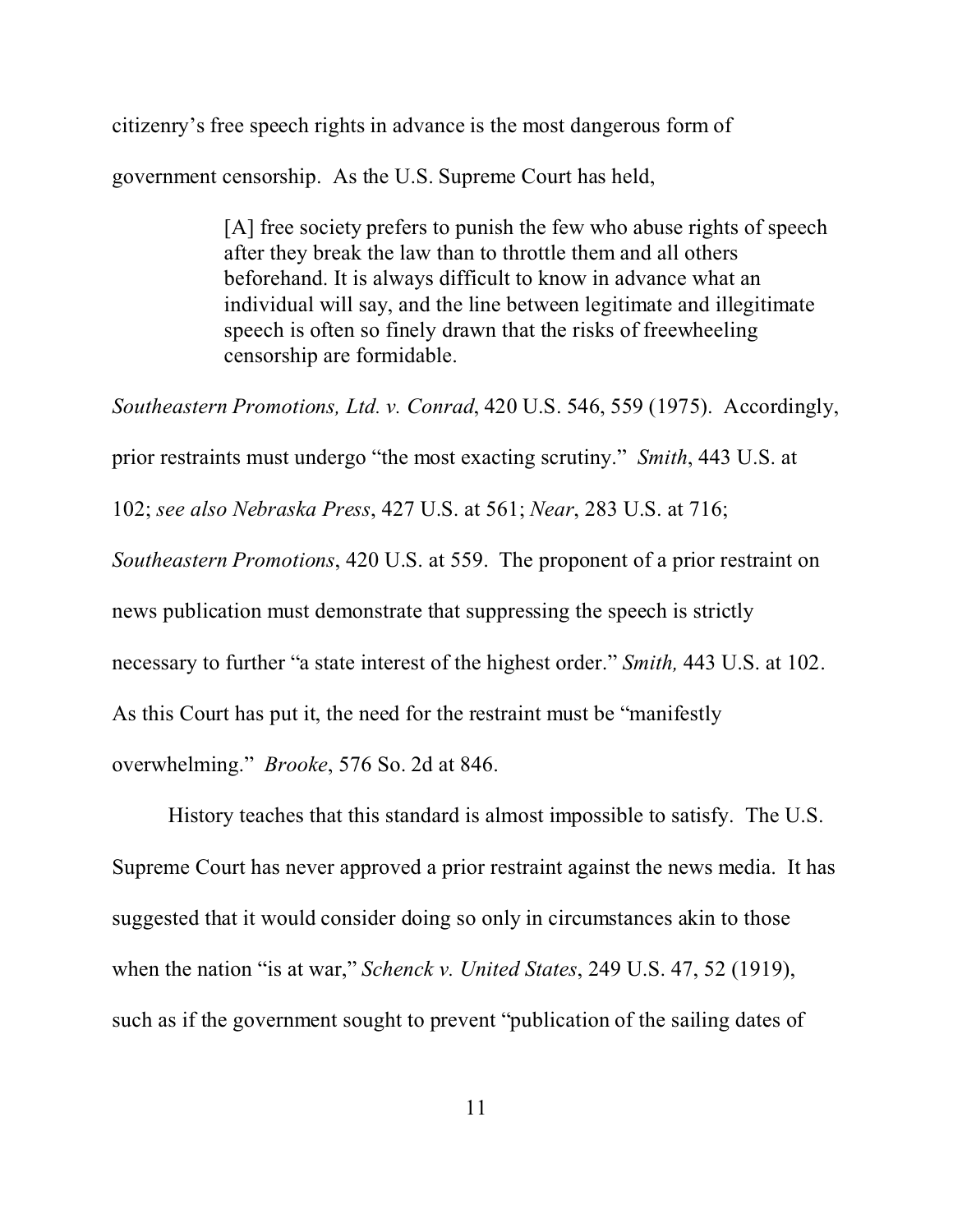transports or the number and location of troops." *Near,* 283 U.S. at 716.

In a statement that dramatizes how rarely prior restraints could ever be justified, Justice Brennan suggested in the Pentagon Papers case that a prior restraint could be justified to "suppress information that would set off a nuclear holocaust." *New York Times*, 403 U.S. at 726 (Brennan, J., concurring). More recently, the U.S. Court of Appeals for the Sixth Circuit held that publication "must threaten an interest more fundamental than the First Amendment itself" before a prior restraint can be imposed." *Procter & Gamble Co. v. Bankers Trust Co.,* 78 F.3d 219, 227 (6<sup>th</sup> Cir. 1996).

## **2. The trial court failed to identify any state interest to support its prior restraint orders, let alone a "state interest of the highest order."**

This case does not involve war, or national security, or any other interest that could conceivably be viewed as "more fundamental than the First Amendment itself." *Id.* Instead, it is a routine murder case in which the defendant, Justin Barber, gave grand jury testimony that, according to the Petitioner, is largely duplicative of publicly available testimony that he had already given in a civil suit. The transcript of Mr. Barber's grand jury testimony was not leaked or stolen, but was openly provided to a news organization by the State Attorney's Office as a public record. There is simply nothing in these facts to justify the exceptionally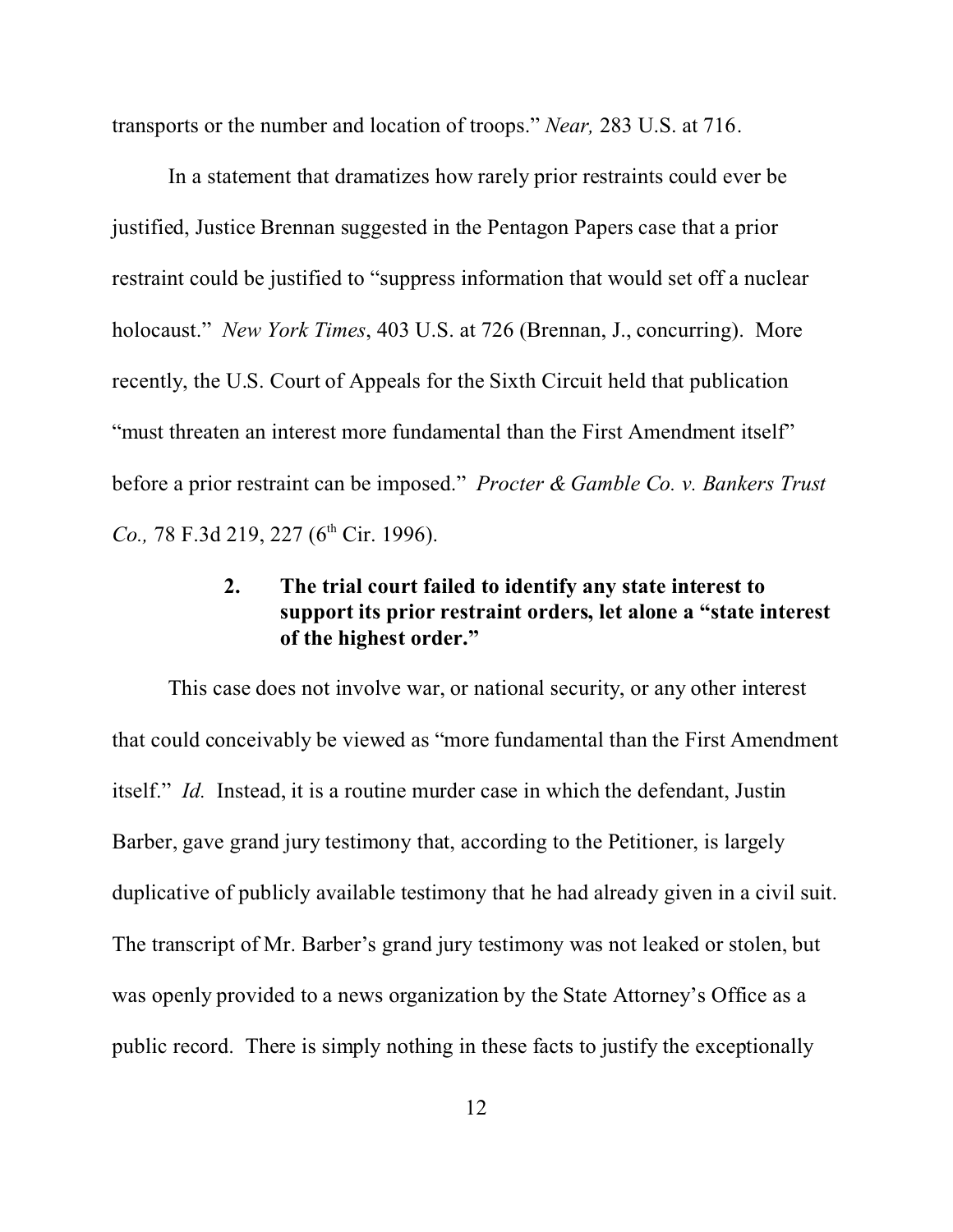rare sanction of a prior restraint.

As noted, the First Amendment requires a "state interest of the highest order" to justify suppression in advance of truthful news publication. *Smith*, 443 U.S. at 102. The trial court not only failed to identify such an interest; it failed to make any findings at all in support of its July 30 and August 9 orders. The prior restraint must be immediately quashed for that reason alone. *See Brooke*, 576 So. 2d at 846 (prior restraint invalid because it was not supported by specific factual findings); *Nebraska Press*, 427 U.S. at 565; *Fort Wayne Journal-Gazette v. Baker*, 788 F. Supp. 379, 385 (N.D. Ind. 1992).

The trial court also apparently failed to consider any alternatives to issuing a prior restraint. That omission, too, violated established law. *See, e.g., Times Publishing Co.*, 632 So. 2d at 1076 ("Rather than exploring alternatives, the trial court simply used the draconian measure of prior restraint as a first resort instead of an absolute last resort.").

Despite these failures, we will assume for the sake of argument that the trial court's rationale in issuing the prior restraint was to protect the secrecy of grand jury proceedings. But while the state undeniably has a legitimate interest in the confidentiality of grand jury proceedings, that interest does not justify the imposition of a prior restraint on news publication.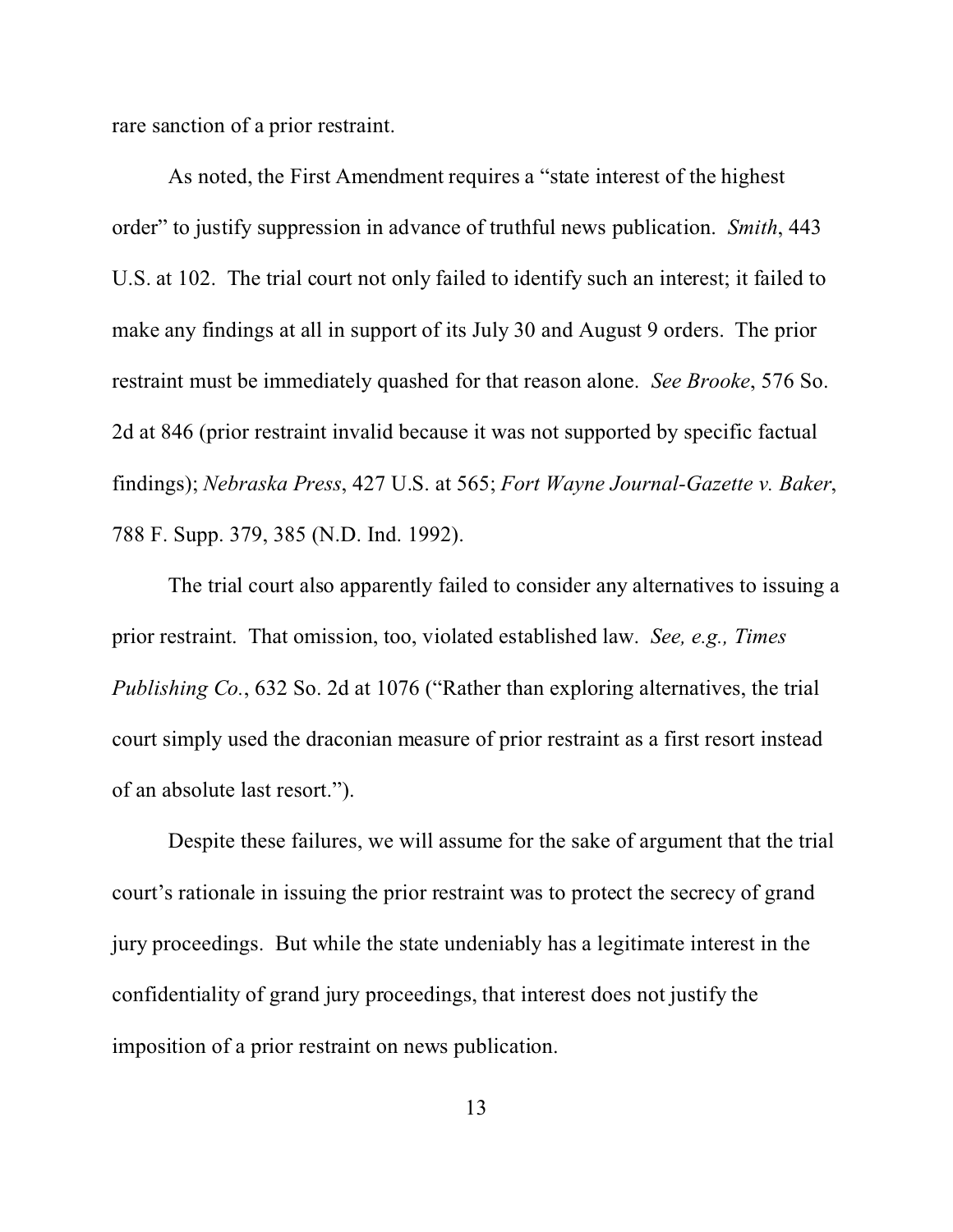In a case involving the Florida statute at issue here, the U.S. Supreme Court decided that Section 905.27 violated the First Amendment insofar as it prohibited a journalist who had testified to a grand jury from writing about his experiences even after the grand jury's term had ended. *Butterworth*, 494 U.S. at 630. Because the "invocation of grand jury interests is not some talisman that dissolves all constitutional protections," the Court held that "grand juries are expected to operate within the limits of the First Amendment, as well as the other provisions of the Constitution." *Id.* (internal quotation marks and citations omitted).

Similarly, in *Landmark Communications, Inc.*, 435 U.S. at 829, the Court held that it violated the First Amendment for Virginia to impose criminal liability upon a newspaper that accurately reported on confidential proceedings before the state judicial review commission – a secret investigative body similar to a grand jury. The Court ruled that the "publication Virginia seeks to punish under its statute lies near the core of the First Amendment, and the Commonwealth's interests advanced by the imposition of criminal sanctions are insufficient to justify the actual and potential encroachments on freedom of speech and of the press which follow therefrom." *Id.* at 838.

The secrecy of grand jury proceedings was also rejected as a basis for a prior restraint in *In re Charlotte Observer*, 921 F.2d at 50. There, the Fourth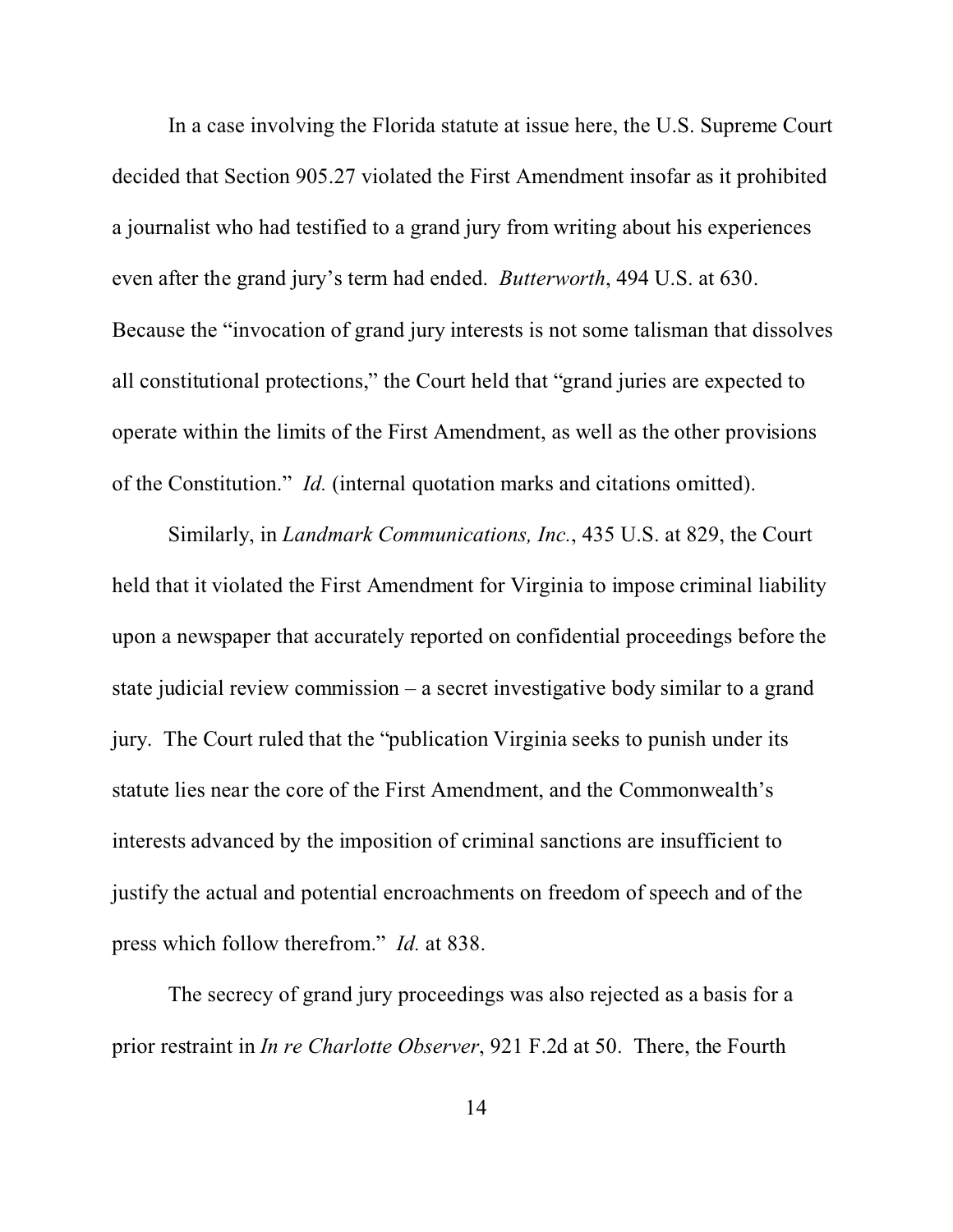Circuit held that the trial court could not constitutionally order a newspaper not to publish the name of an attorney who was a target of a grand jury investigation, after the trial judge had inadvertently revealed in open court that the attorney was being investigated. *See id.* at 48-49. "Once announced to the world, the information lost its secret characteristic, an aspect that could not be restored by the issuance of an injunction to two reporters." *Id.* at 50.

These cases demonstrate that invoking the concept of grand jury secrecy is grossly insufficient to justify prior restraints upon the media. Rather, even if the government seeks only to impose a post-publication sanction, the goals allegedly advanced by the confidentiality of the proceeding must be specifically weighed against the news media's First Amendment rights. *See Butterworth*, 494 U.S. at 630 ("We must balance respondent's asserted First Amendment rights against Florida's interests in preserving the confidentiality of its grand jury proceedings."); *Landmark*, 435 U.S. at 838 (same, in context of confidential judicial review proceedings).

Here, even a cursory examination of the facts of this case reveals that the State's interest in grand jury secrecy is quite weak as a justification for the prior restraint order. The purposes of grand jury secrecy are to maintain the integrity of an ongoing investigation and to protect the reputations of potentially innocent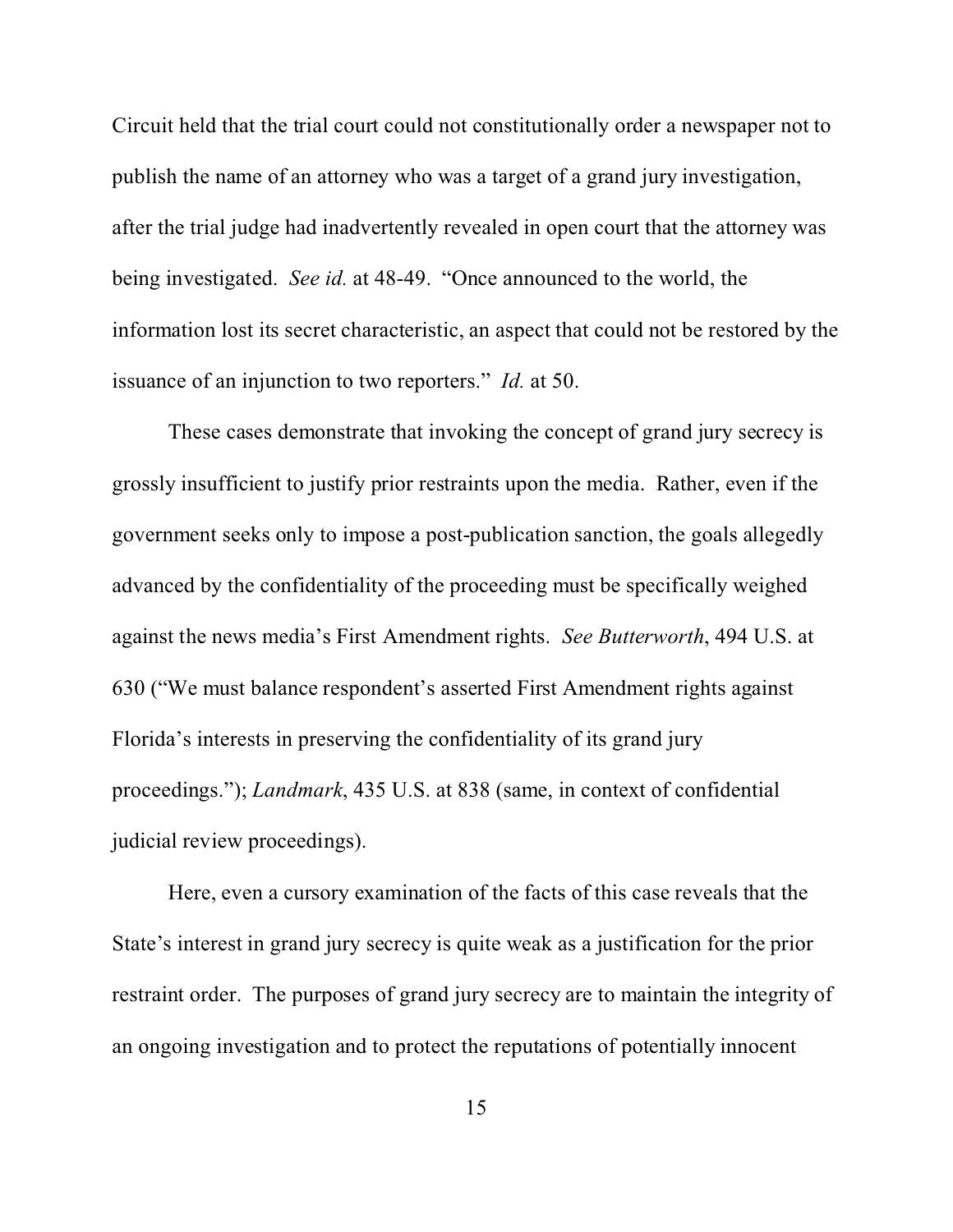persons accused but exonerated by the grand jury. *See Douglas Oil Co. v. Petrol Stops Northwest*, 441 U.S. 211, 219 (1979). But in this case, the defendant has already been indicted and charged. As a result, there is no risk at all that publication of information from his grand jury testimony would jeopardize the integrity of an ongoing investigation. Nor would disclosure of the fact that Barber was investigated by the grand jury investigation tarnish his reputation, given that (1) that fact is already publicly known; and (2) he has already been publicly charged with the murder.

It is also notable that Barber has already provided civil testimony which, according to the Petition (at 26), "covers the same series of events and topics" as his grand jury testimony. The transcript of the civil deposition is already part of the public record. This fact further undermines any claim that a prior restraint is necessary to maintain the secrecy of his grand jury testimony.

Ultimately, there is no justification whatsoever for the trial court's prior restraint orders. Prior restraints are options of the last resort, to be issued (if ever) only when absolutely required by state interests of the highest order. *See Smith,* 443 U.S. at 102; *Times Publishing Co.*, 632 So. 2d at 1076. Here, without considering alternatives or making findings, the trial court issued two orders that restrain the publication of truthful information by a news organization. That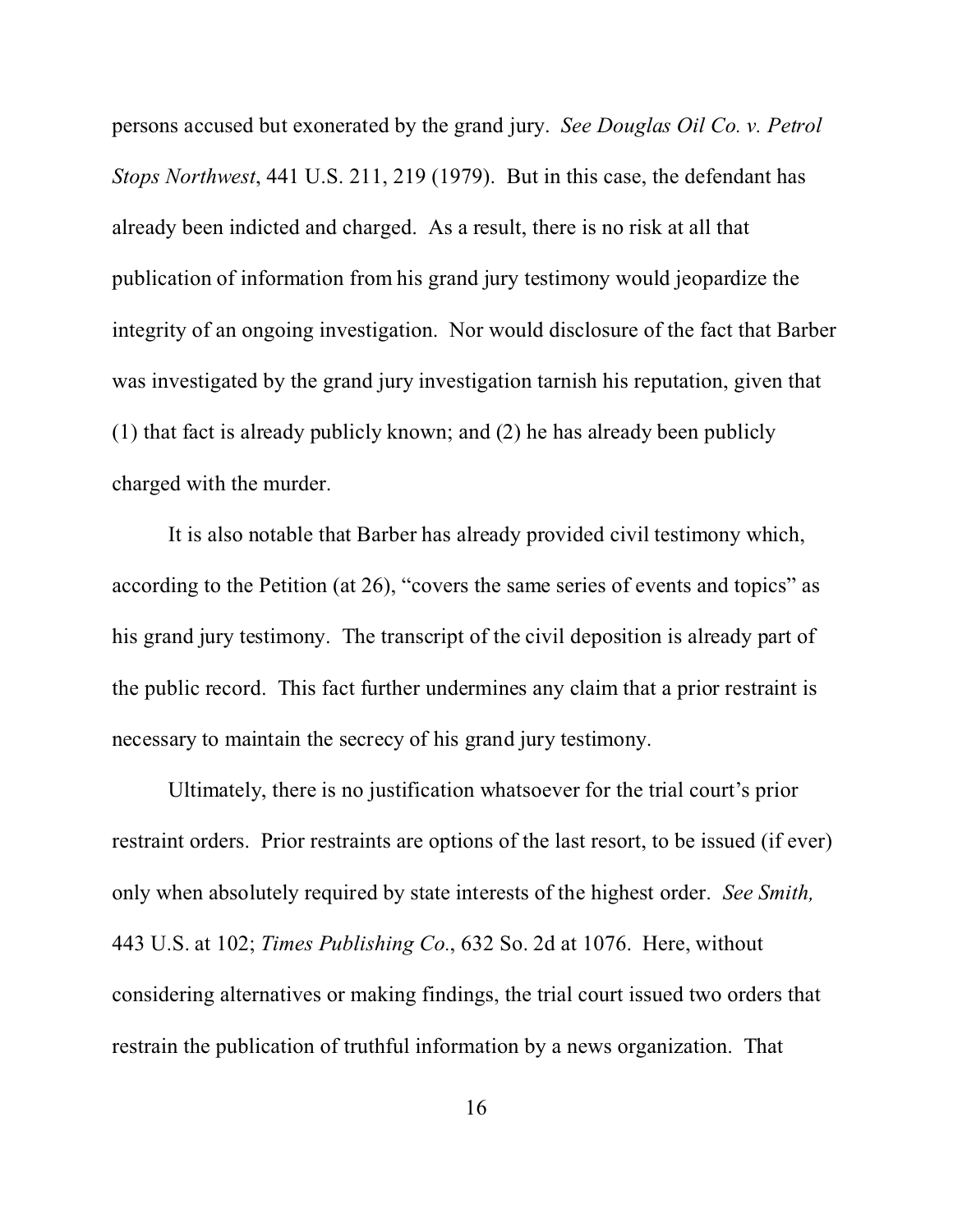action violated the First Amendment and should not be allowed to stand.

### **C. The Transcript Was Lawfully Obtained by the News Media.**

The right of a news organization to print information generally does not depend on how the information was obtained. *See, e.g.*, *New York Times*, 403 U.S. at 713 (upholding media's First Amendment right to publish information from the Pentagon Papers, despite Court's conclusion that the documents had been "stolen" by third party). Nor are courts in the business of second-guessing the editorial decisions of the press. *See Tornillo*, 418 U.S. at 259 (White, J., concurring) ("[T]he liberty of the press is in peril as soon as the government tries to compel what is to go into a newspaper.") (internal quotation marks omitted).

Nevertheless, because the August 9 Order erroneously suggests that the news media did not "lawfully" obtain the transcript of Barber's grand jury testimony,<sup>2</sup> that inaccuracy must be corrected. With due respect to the trial court, it is simply mistaken on this point.

Daryl Tardy, a reporter for First Coast News, obtained the transcript of Barber's grand jury testimony from the Office of the State Attorney for St. John's

<sup>&</sup>lt;sup>2</sup> See August 9 Order, at 2 ("The Court has also considered First Coast News' position that they obtained these transcripts lawfully and that the transcript in question is a matter of public record as being part of discovery in a case. This position is incorrect.").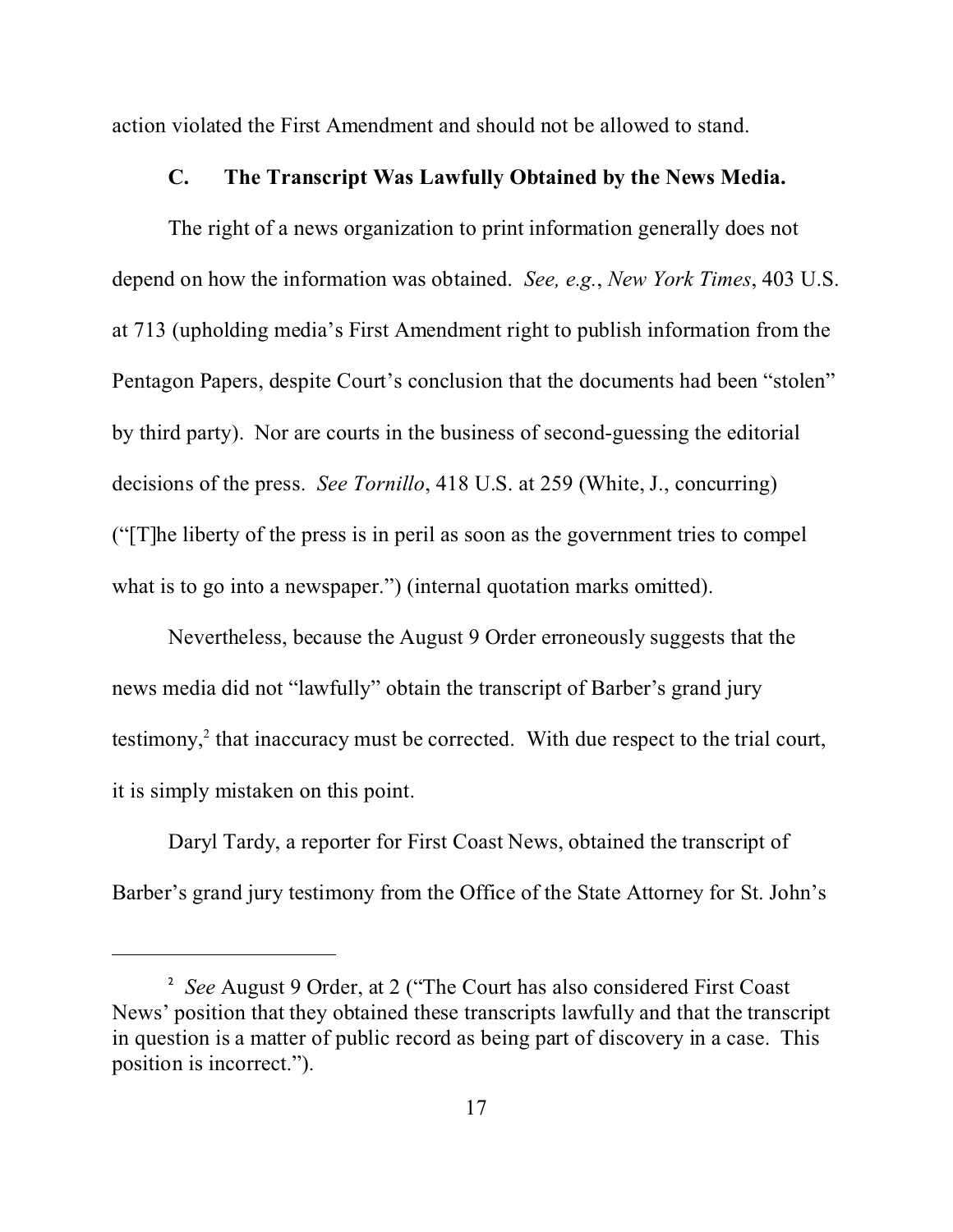County, Florida. (Tardy Aff. ¶ 7.) Tardy says he was notified by a prosecutor at the State Attorney's Office, Maureen Sullivan Christine, that Barber's grand jury transcript had been made available to the defendant and therefore was now a public record under Florida law. *See* § 119.011(3)(c)(5), Fla. Stat. (2004) (investigative exemption from Florida's Public Records Act does not apply to records disclosed to a criminal defendant). Tardy went to the Office of the State Attorney, where he picked up a copy of the transcript from a receptionist and signed a receipt. (Tardy Aff. ¶ 7.)

The prosecutor, Ms. Christine, released the transcript because she believed that it was a public record under applicable Florida law. Regardless of whether that interpretation was correct, Mr. Tardy did not act unlawfully in obtaining the record. Mr. Tardy believed, quite reasonably, he was simply picking up a public document from a government office. (Id. ¶ 8.)

Further, even if Ms. Christine was mistaken in believing the transcript had become public, she did not act "unlawfully" by releasing it under what she viewed, in good faith, as her obligation under the statute; and it does not follow that the First Amendment rights of First Coast News may now be abridged. A news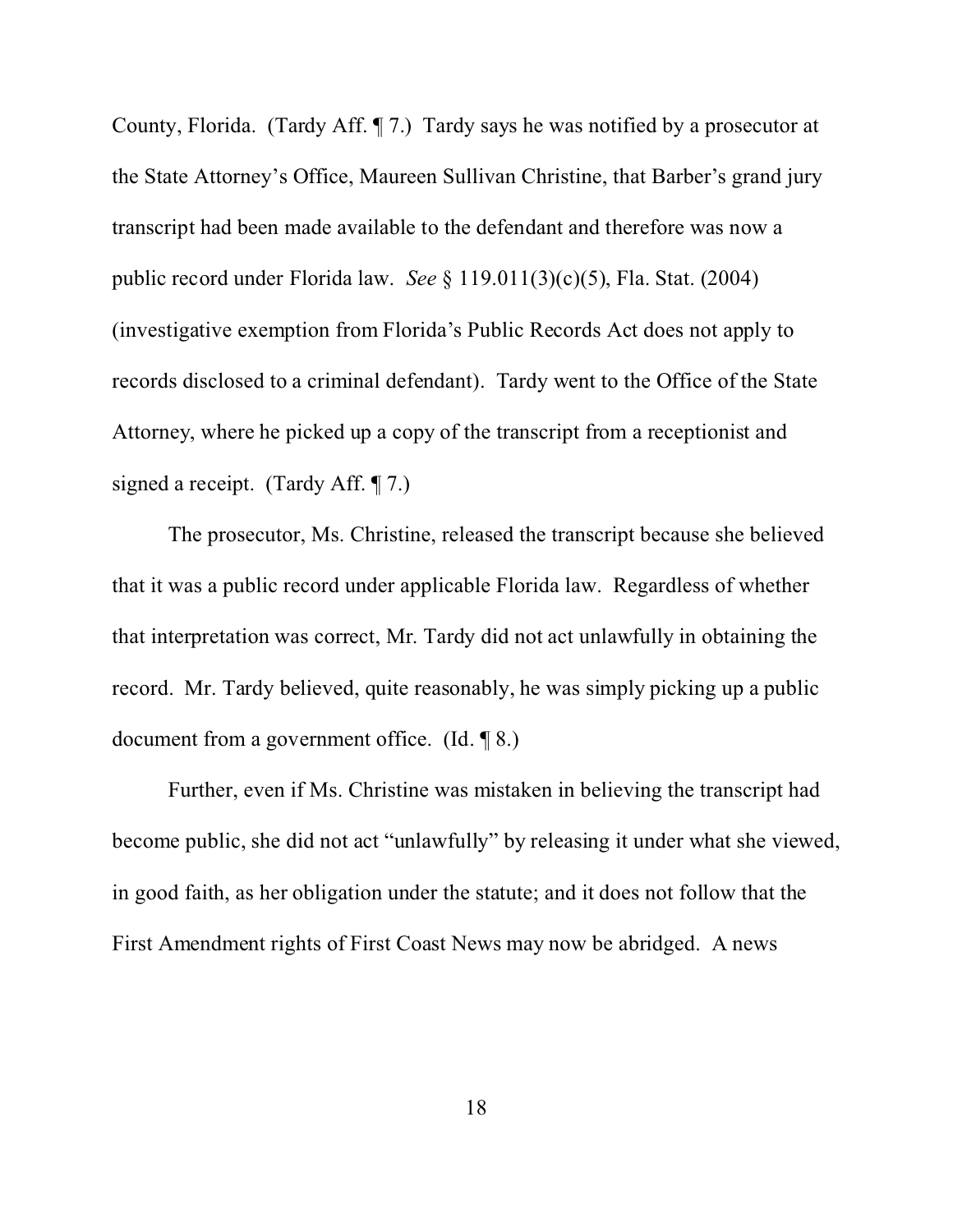organization cannot be restricted from broadcasting information simply because the information was unlawfully obtained by the source: "[I]t would be quite remarkable to hold that speech by a law-abiding possessor of information can be suppressed in order to deter conduct by a non-law-abiding third party." *Bartnicki v. Vopper*, 532 U.S. 514, 529-30 (2001). Rather, "[t]he normal method of deterring unlawful conduct is to impose an appropriate punishment on the person who engages it." *Id.* at 529; *see also New York Times*, 403 U.S. 713 (rejecting prior restraint on publication of the Pentagon Papers, even though material was unlawfully obtained by the newspaper's source).

The trial court's August 9 Order mistakenly conflates two questions: whether the State Attorney's Office erred in releasing the transcript, and whether the news media lawfully obtained it. Even if the State Attorney's Office did release the transcript in error – which we dispute – it is obvious that First Coast News violated no law in obtaining the transcript.

#### **CONCLUSION**

For the foregoing reasons, we urge this Court to grant the Emergency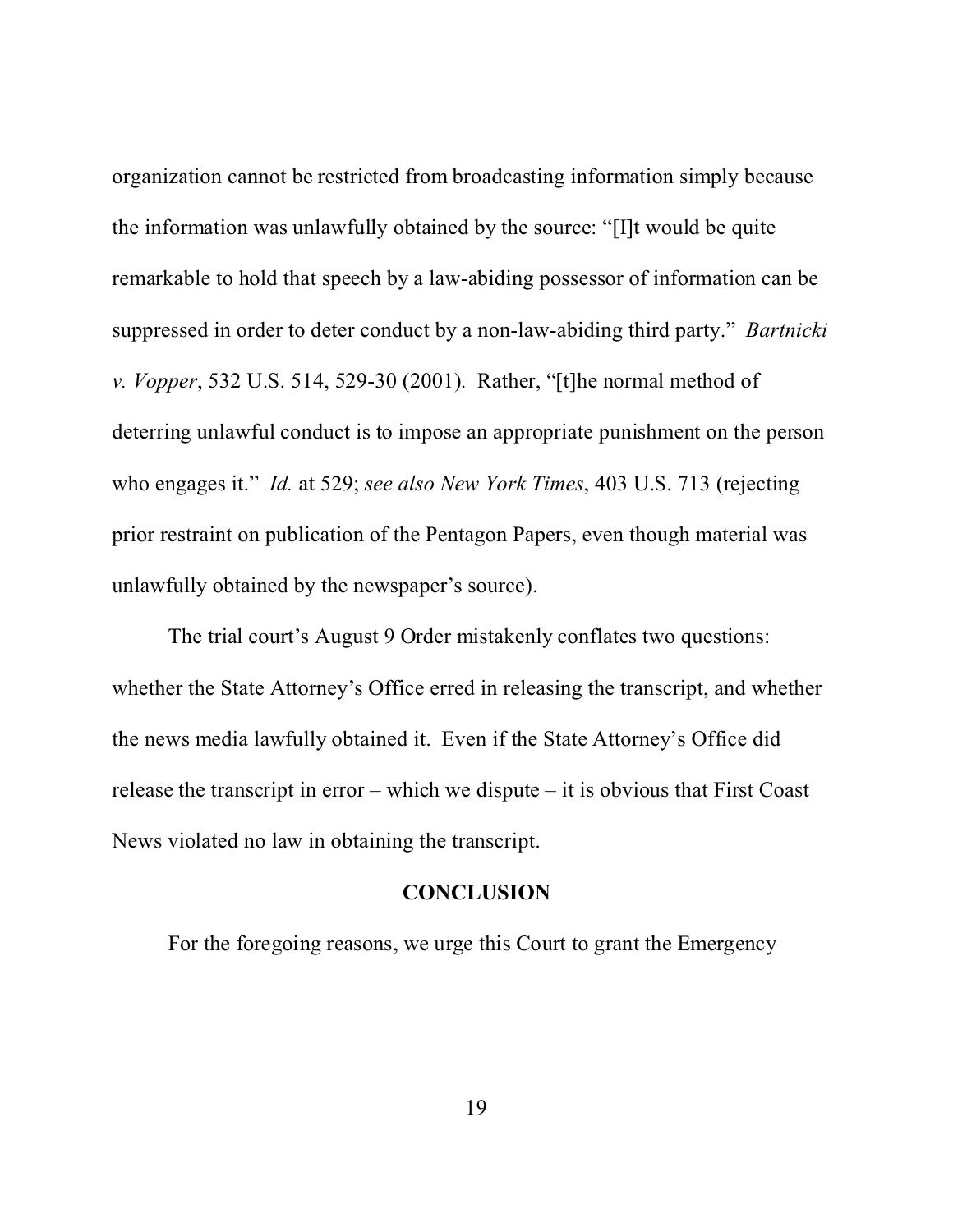Petition for a Writ of Certiorari and vacate the July 30 and August 9 Orders.

Respectfully submitted,

Lucy A. Dalglish, Esq. Gregg P. Leslie, Esq. James A. McLaughlin, Esq. The Reporters Committee for Freedom of the Press 1815 N. Fort Myer Drive, Suite 900 Arlington, VA 22209 Tel: (703) 807-2100 Fax: (703) 807-2109

Sachs, Sax & Klein, P.A. 311 S. Calhoun St., Suite 206 Tallahassee, FL 32301-1802

 $R\bar{v}$ 

**Robert Rivas** Florida Bar No. 896969 Tel: (703) 807-2100 Fax: (703) 807-2109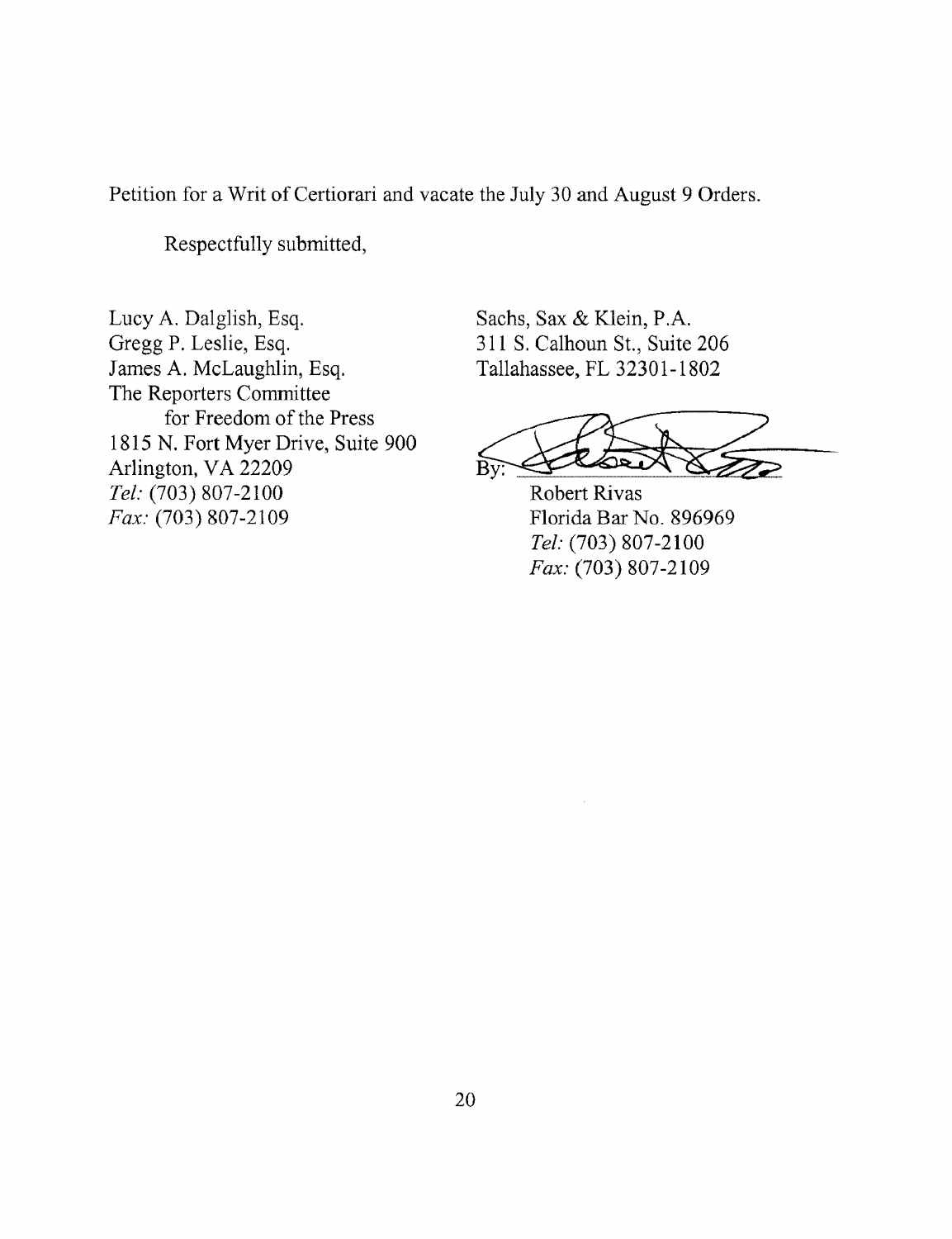### **Certificate of Service**

**I HEREBY CERTIFY** that on August 12, 2004, a copy of this *amicus* brief was provided by fax, e-mail transmission, and U.S. Mail to the Honorable Robert K. Mathis, Circuit Judge, St. Johns County Courthouse, 4010 Lewis Speedway, Suite 365, St. Augustine, FL 32084; counsel for the State, Jonathan D. Kaney, Jr., Assistant State Attorney, P.O. Box 2491, Daytona Beach, FL 32115-2491; counsel for the defendant, Robert S. Willis, 503 E. Monroe St., Jacksonville, FL 32202; and counsel for the Petitioner, George D. Gabel, Jr., Holland & Knight, 50 N. Laura St., Suite 3900, Jacksonville, FL 32202.



**Robert Rivas** 

#### **CERTIFICATE OF TYPEFACE COMPLIANCE**

Counsel for *amici* certify that this brief is typed in 14 point (proportionately spaced) Times New Roman, in compliance with Rule 9.210 of the Florida Rules of Appellate Procedure.

Robert Rivas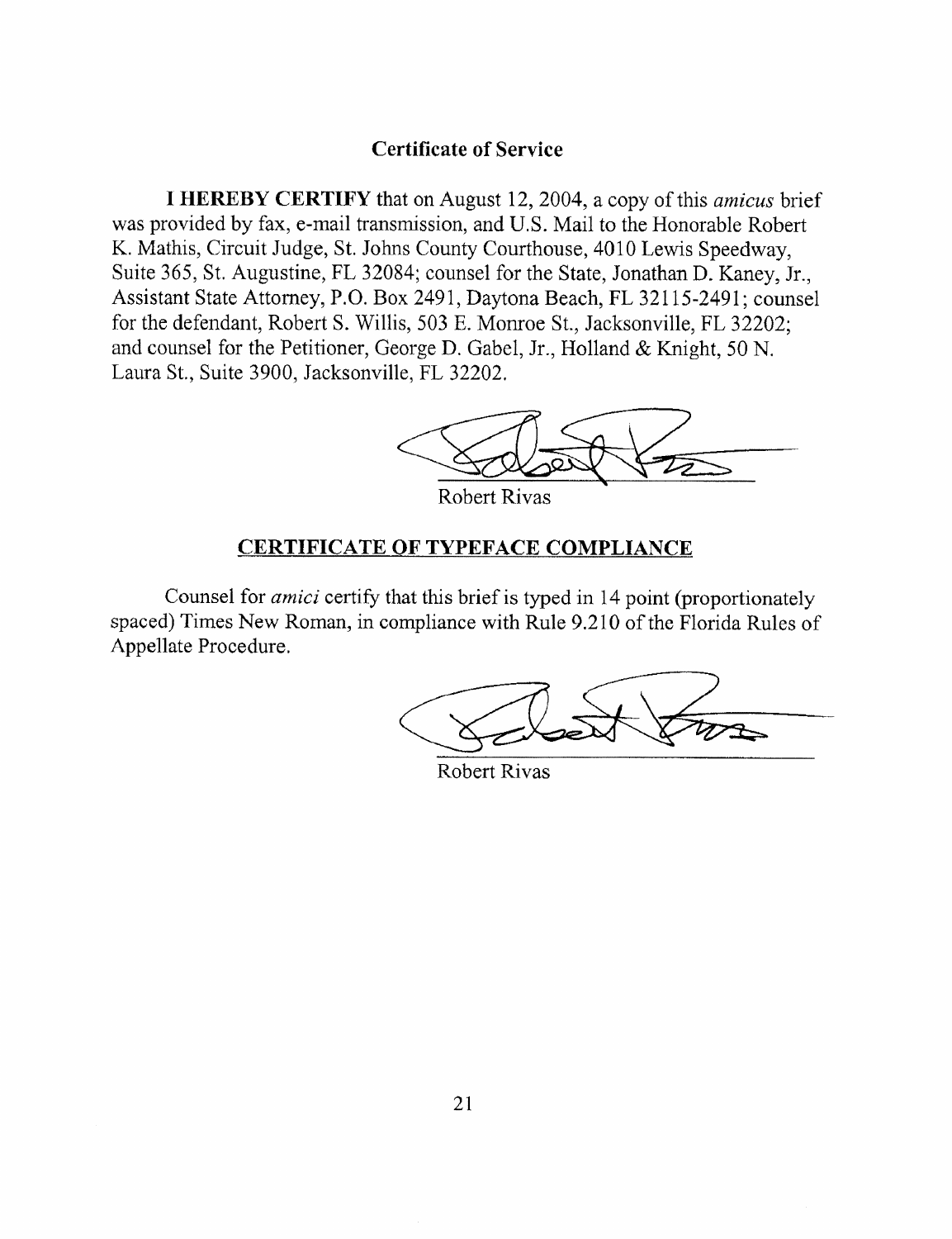## **APPENDIX A**

**The Reporters Committee for Freedom of the Press** is a voluntary, unincorporated association of reporters and editors that works to defend the First Amendment rights and freedom of information interests of the news media. The Reporters Committee has provided representation, guidance and research in First Amendment and Freedom of Information Act litigation since 1970.

**ABC, Inc.** is a broad-based communications company with significant holdings in the United States and abroad. Alone or through its subsidiaries, it owns ABC News, the ABC Radio Network, 62 radio stations and 10 television stations that regularly gather and report news to the public. ABC News produces the television programs World News Tonight with Peter Jennings, 20/20, and Nightline, among others.

**The American Society of Newspaper Editors** is a nonprofit organization founded in 1922. It has a nationwide membership of over 800 persons who hold positions as directing editors of daily newspapers throughout the United States, with members recently being added in Canada and other countries in the Americas. The purposes of the Society include assisting journalists and providing an unfettered and effective press in the service of the American people.

**The Associated Press** is a not-for-profit mutual news cooperative. The members of AP are more than 1,500 newspapers and more than 5,000 television and radio stations throughout the United States. AP also serves thousands of subscribing newspapers, news networks and other publishers and distributors of news worldwide. AP was founded in 1848 and is now the largest newsgathering organization in the world. AP has no parent corporation, and no publicly held corporation holds more than 10 percent of its stock.

**Cable News Network** LP, LLLP ("CNN") is a subsidiary of Turner Broadcasting System, Inc, a Time Warner company. CNN is the world's largest news organization with over a dozen television and radio news networks and websites available worldwide, as well as several news programming services, which are provided to affiliates domestically and worldwide. CNN employs more than 3,000 news professionals, who gather news throughout the world.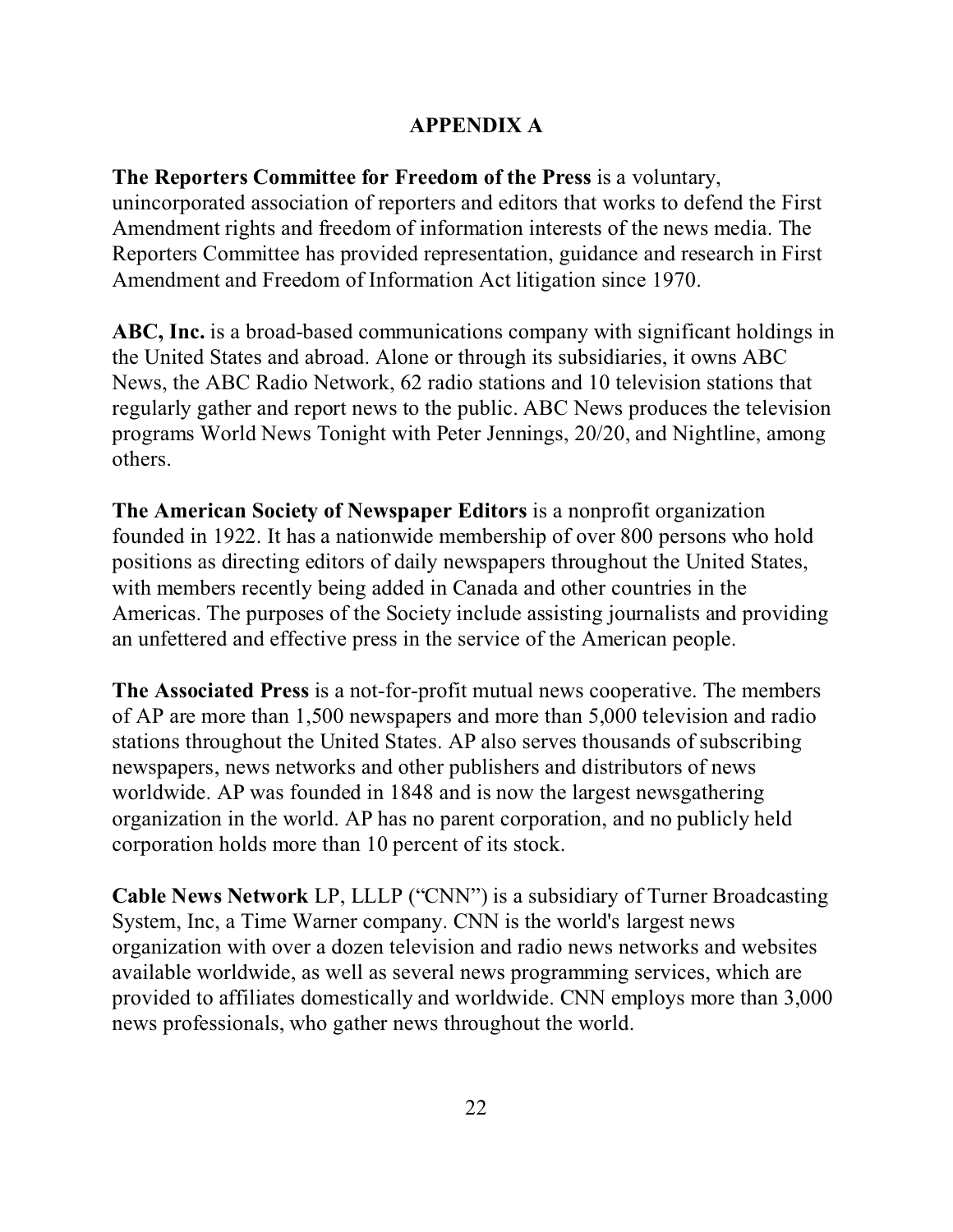**CBS Broadcasting Inc.** and its various divisions, including the CBS News Division, produce and distribute various news and public affairs programs, including 60 MINUTES and 48 HOURS. CBS also owns and operates a number of television stations around the country, including WFOR-TV, WTOG-TV, WBFS-TV and WTVX-TV, which are based in Florida. An affiliated company, Infinity Broadcasting Corporation, also owns and operates various radio stations throughout Florida.

**The Hearst Corporation** is The Hearst Corporation is a diversified, privately held media company that publishes newspapers, consumer magazines and business publications. Hearst also owns a leading features syndicate, has interests in several cable television networks, produces programming for television and is the majority owner of Hearst-Argyle Television, Inc., a publicly held company that owns and operates numerous broadcast stations, including WESH-TV in Orlando, WOR-TV in Tampa-St. Petersburg, and WPBF-TV in West Palm Beach.

**NBC Universal, Inc.**, and its NBC News division, produce and distribute news programming through, among others, the NBC and Telemundo television networks, NBC Universal's owned and operated television stations, MSNBC and CNBC. NBC Universal gathers and reports news daily through broadcast and cable television and the Internet.

**The New York Times Company** is the owner of the *Sarasota Herald-Tribune*, the *Gainesville Sun*, the *Ocala Star-Banner*, and the *Lakeland Ledger*, in addition to publishing *The New York Times*. The company also owns *The Boston Globe* and *The International Herald Tribune*, as well as 13 other newspapers and eight television stations around the United States.

**Post-Newsweek Stations, Inc.** is a wholly-owned subsidiary of The Washington Post Company. It operates numerous television stations, including WPLG in Miami, WKMG in Orlando, and WJXT in Jacksonville.

**The Radio-Television News Directors Association** ("RTNDA"), based in Washington, D.C., is the world's largest professional organization devoted exclusively to electronic journalism. RTNDA represents local and network news directors and executives, news associates, educators and students in broadcasting, cable and other electronic media in over 30 countries. RTNDA is committed to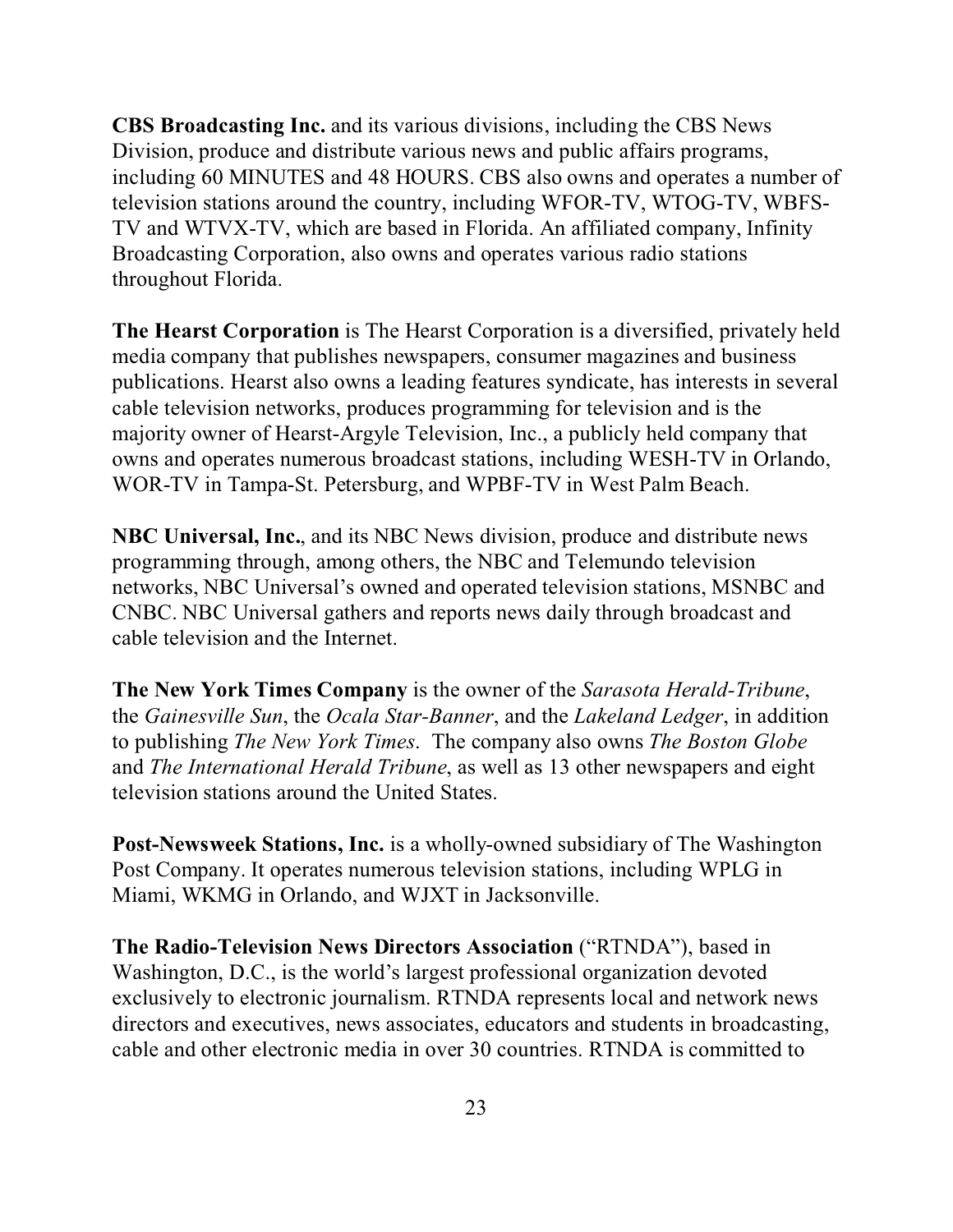encouraging excellence in electronic journalism, and upholding First Amendment freedoms.

**The Society of Professional Journalists** ("SPJ") is dedicated to improving and protecting journalism. It is the nation's largest and most broad-based journalism organization, dedicated to encouraging the free practice of journalism and stimulating high standards of ethical behavior. Founded in 1909 as Sigma Delta Chi, SPJ promotes the free flow of information vital to a well-informed citizenry; works to inspire and educate the next generation of journalists; and protects First Amendment guarantees of freedom of speech and press.

**Tribune Company, Inc.**, operates businesses in publishing, broadcasting and on the Internet. It reaches more than 80 percent of U.S. households, and is the only media company with newspapers, television stations and web sites in the nation's top three markets. In publishing, Tribune operates 12 market-leading daily newspapers, including the *South Florida Sun-Sentinel* and *Orlando Sentinel* in Florida. Tribune also operates the *Los Angeles Times*, *Chicago Tribune*, *Newsday*, *Baltimore Sun*, and a wide range of targeted publications, including Spanishlanguage newspapers. In broadcasting, Tribune properties include 26 television stations and Superstation WGN on national cable. These publishing and broadcasting interests are complemented by high-traffic news and information web sites in 18 of the nation's top 30 markets.

**The Washington Post Company** publishes the newspaper *The Washington Post*, a leading newspaper with a nationwide daily circulation of more than 750,000 and a Sunday circulation of more than 1 million.

**WCJB TV-20**, the Gainesville, Florida-based affiliate of ABC News, covers the local court system extensively. Because WCJB regularly broadcasts news stories based on the contents of documents freely provided by State Attorneys and other officers of the court, WCJB stands to be directly and immediately affected by the Court's decision in this case. WCJB is owned by Diversified Communications, Inc., a family-owned company based Portland, Maine, that also owns television stations in Maine and South Carolina.

**WFLA-TV (Media General Operations, Inc.)**, the number one station in Florida, produces daily newscasts and other programming from studios in Tampa, Florida.